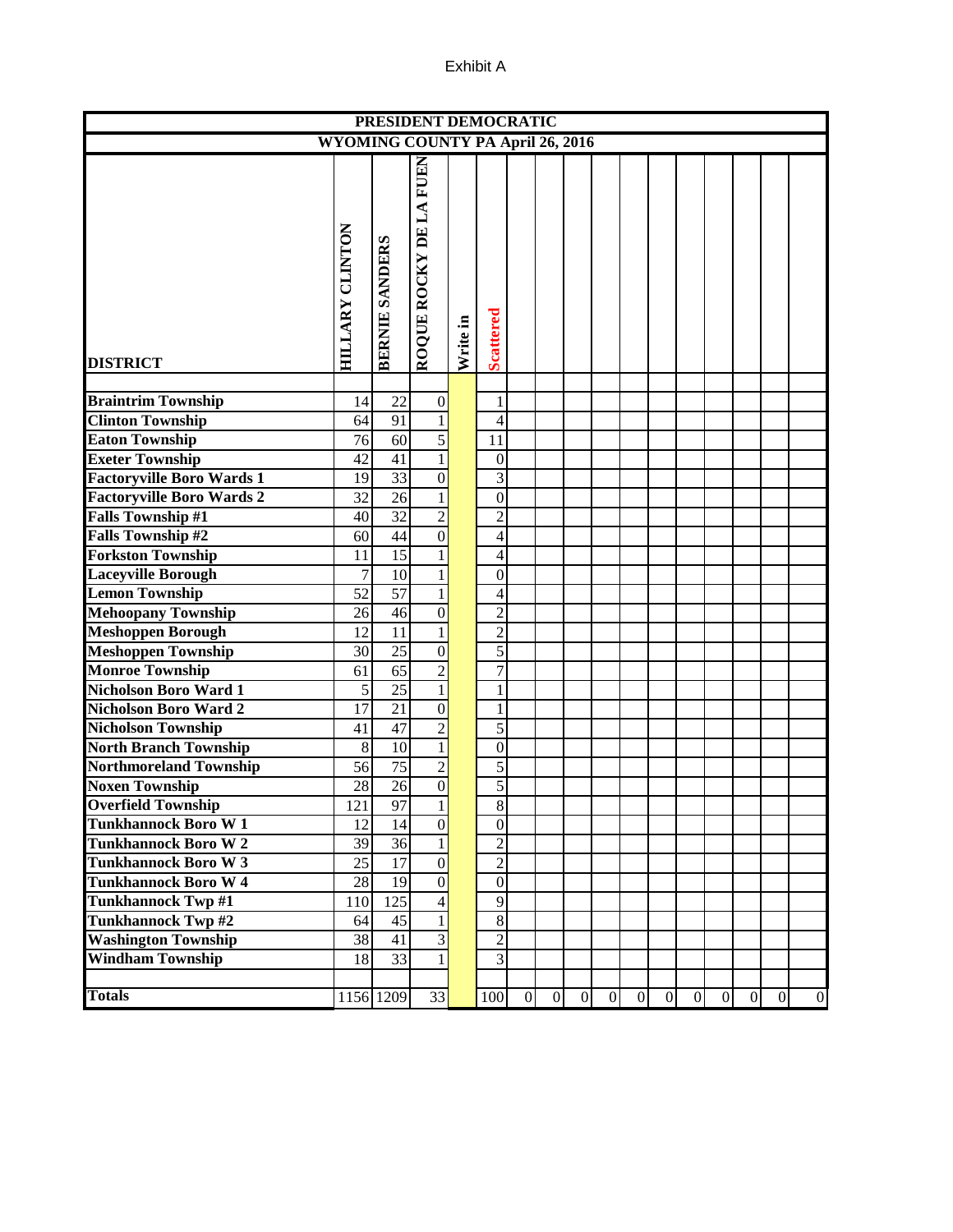| <b>DEMOCRATIC US SENATOR</b>            |                  |                       |                   |                |           |                  |                 |                |                |                |                |                  |
|-----------------------------------------|------------------|-----------------------|-------------------|----------------|-----------|------------------|-----------------|----------------|----------------|----------------|----------------|------------------|
| <b>WYOMING COUNTY PA APRIL 26, 2016</b> |                  |                       |                   |                |           |                  |                 |                |                |                |                |                  |
|                                         | VODVARKA         | <b>JOHN FETTERMAN</b> | <b>JOE SESTAK</b> | KATIE MCGINTY  | WRITE INS | <b>Scattered</b> |                 |                |                |                |                |                  |
| <b>DISTRICT</b>                         |                  |                       |                   |                |           |                  |                 |                |                |                |                |                  |
| <b>Braintrim Township</b>               | 5                | 3                     | 6                 | 23             |           | $\boldsymbol{0}$ |                 |                |                |                |                |                  |
| <b>Clinton Township</b>                 | $\overline{2}$   | 24                    | 57                | 72             |           | $\boldsymbol{0}$ |                 |                |                |                |                |                  |
| <b>Eaton Township</b>                   | $\overline{3}$   | $8\,$                 | 50                | 81             |           | $\overline{c}$   |                 |                |                |                |                |                  |
| <b>Exeter Township</b>                  | $\mathbf{1}$     | $\overline{4}$        | 33                | 45             |           | $\boldsymbol{0}$ |                 |                |                |                |                |                  |
| <b>Factoryville Boro Wards 1</b>        | $\mathbf{1}$     | $\overline{7}$        | 17                | 24             |           | $\boldsymbol{0}$ |                 |                |                |                |                |                  |
| Factoryville Boro Wards 2               | $\mathbf{1}$     | 3                     | 16                | 34             |           | $\boldsymbol{0}$ |                 |                |                |                |                |                  |
| <b>Falls Township #1</b>                | $\mathbf{1}$     | 8                     | 27                | 40             |           | $\boldsymbol{0}$ |                 |                |                |                |                |                  |
| <b>Falls Township #2</b>                | 3                | 9                     | 32                | 57             |           | 3                |                 |                |                |                |                |                  |
| <b>Forkston Township</b>                | $\mathbf{1}$     | $\overline{3}$        | 11                | 16             |           | $\mathbf{1}$     |                 |                |                |                |                |                  |
| <b>Laceyville Borough</b>               | $\mathbf{1}$     | $\mathbf{1}$          | $6 \mid$          | $\overline{9}$ |           | $\boldsymbol{0}$ |                 |                |                |                |                |                  |
| <b>Lemon Township</b>                   | 6                | 12                    | 38                | 52             |           | $\overline{0}$   |                 |                |                |                |                |                  |
| <b>Mehoopany Township</b>               | $\overline{4}$   | 8                     | 17                | 41             |           | $\boldsymbol{0}$ |                 |                |                |                |                |                  |
| <b>Meshoppen Borough</b>                | $\overline{2}$   | $\overline{2}$        | $\overline{7}$    | 12             |           | $\mathbf{1}$     |                 |                |                |                |                |                  |
| <b>Meshoppen Township</b>               | $\mathbf{1}$     | 6                     | 21                | 30             |           | $\mathbf 1$      |                 |                |                |                |                |                  |
| <b>Monroe Township</b>                  | $\mathbf{1}$     | 18                    | 36                | 70             |           | $\overline{0}$   |                 |                |                |                |                |                  |
| <b>Nicholson Boro Ward 1</b>            | 3                | 5                     | $6 \mid$          | 17             |           | $\boldsymbol{0}$ |                 |                |                |                |                |                  |
| <b>Nicholson Boro Ward 2</b>            | $\boldsymbol{0}$ | 6                     | 10                | 21             |           | $\boldsymbol{0}$ |                 |                |                |                |                |                  |
| <b>Nicholson Township</b>               | $\overline{3}$   | $\overline{4}$        | 37                | 52             |           | $\boldsymbol{0}$ |                 |                |                |                |                |                  |
| <b>North Branch Township</b>            | $\boldsymbol{0}$ | $\mathbf{1}$          | $\overline{4}$    | 13             |           | $\boldsymbol{0}$ |                 |                |                |                |                |                  |
| <b>Northmoreland Township</b>           | $\overline{4}$   | 9                     | 54                | 63             |           | 3                |                 |                |                |                |                |                  |
| <b>Noxen Township</b>                   | 3                | 8                     | 14                | 32             |           | 1                |                 |                |                |                |                |                  |
| <b>Overfield Township</b>               | $\overline{4}$   | 21                    | 70                | 123            |           | $\boldsymbol{0}$ |                 |                |                |                |                |                  |
| <b>Tunkhannock Boro W1</b>              | $\boldsymbol{0}$ | $\overline{4}$        | $6 \overline{6}$  | 15             |           | $\boldsymbol{0}$ |                 |                |                |                |                |                  |
| <b>Tunkhannock Boro W2</b>              | $\mathbf{1}$     | 10                    | 20                | 42             |           | $\overline{0}$   |                 |                |                |                |                |                  |
| <b>Tunkhannock Boro W3</b>              | 5                | 6                     | 13                | 18             |           | $\boldsymbol{0}$ |                 |                |                |                |                |                  |
| <b>Tunkhannock Boro W4</b>              | $\overline{4}$   | $\overline{7}$        | 11                | 23             |           | $\boldsymbol{0}$ |                 |                |                |                |                |                  |
| <b>Tunkhannock Twp #1</b>               | 6                | 22                    | 79                | 126            |           | $\overline{c}$   |                 |                |                |                |                |                  |
| <b>Tunkhannock Twp#2</b>                | $\mathbf 1$      | 12                    | 32                | 65             |           | $\mathbf{1}$     |                 |                |                |                |                |                  |
| <b>Washington Township</b>              | $\overline{7}$   | 5                     | 22                | 45             |           | $\mathbf{1}$     |                 |                |                |                |                |                  |
| <b>Windham Township</b>                 | $\overline{2}$   | 12                    | 14                | 26             |           | $\overline{0}$   |                 |                |                |                |                |                  |
| <b>Totals</b>                           | 76               |                       | 248 766           | 1287           |           | 16               | $\vert 0 \vert$ | $\overline{0}$ | $\overline{0}$ | $\overline{0}$ | $\overline{0}$ | $\boldsymbol{0}$ |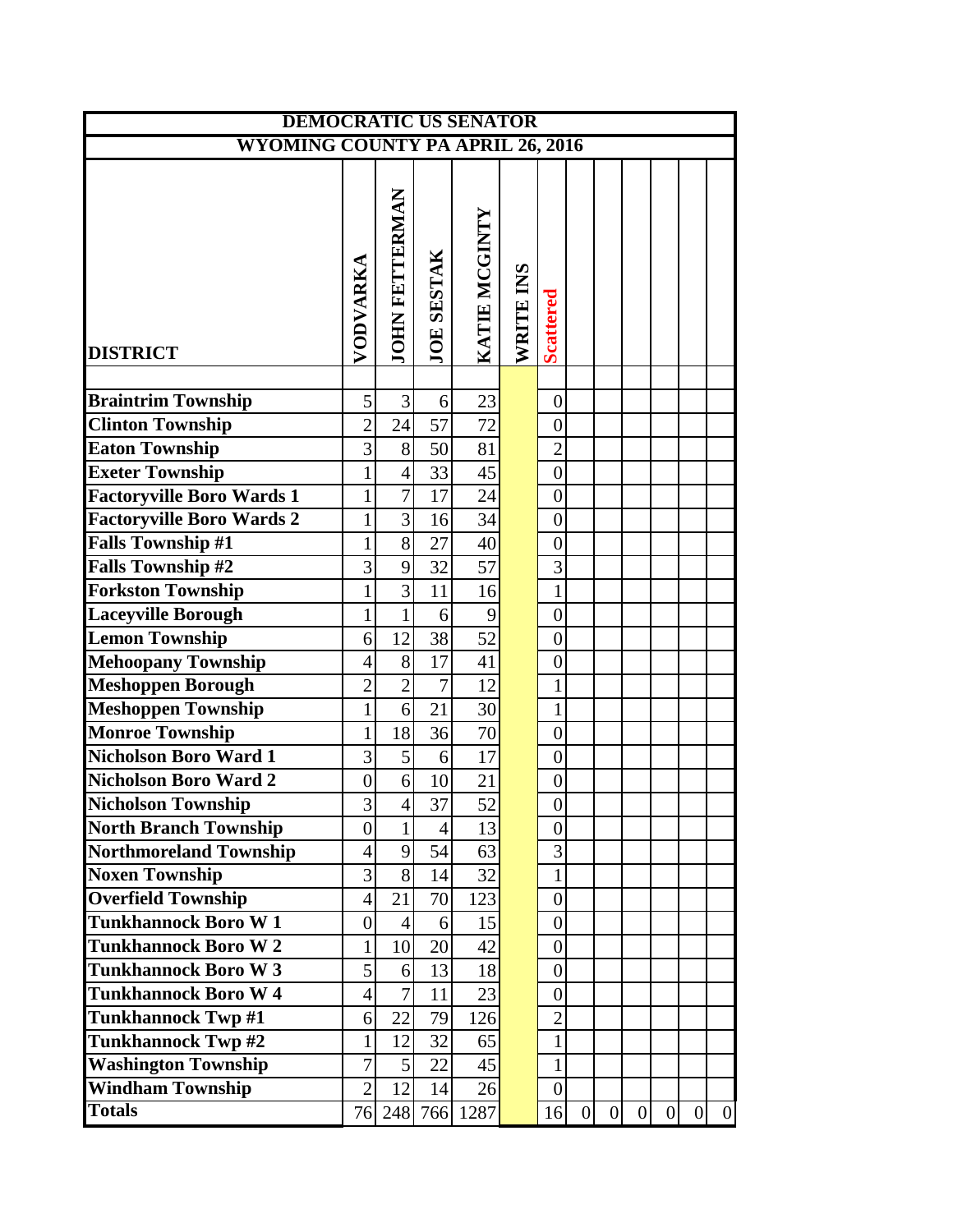| <b>DEMOCRATIC Atty General</b>          |                       |                     |                                             |           |                  |                  |                |                  |   |          |
|-----------------------------------------|-----------------------|---------------------|---------------------------------------------|-----------|------------------|------------------|----------------|------------------|---|----------|
| <b>WYOMING COUNTY PA APRIL 26, 2016</b> |                       |                     |                                             |           |                  |                  |                |                  |   |          |
| <b>DISTRICT</b>                         | <b>JOHN MORGANELL</b> | <b>JOSH SHAPIRO</b> | <b>VTV JJVZ V NAH JALIS</b><br>$\mathbb{R}$ | WRITE INS | scattered        |                  |                |                  |   |          |
|                                         |                       |                     |                                             |           |                  |                  |                |                  |   |          |
| <b>Braintrim Township</b>               | 9                     | 19                  | 11                                          |           | $\boldsymbol{0}$ |                  |                |                  |   |          |
| <b>Clinton Township</b>                 | 45                    | 69                  | 32                                          |           | $\overline{0}$   |                  |                |                  |   |          |
| <b>Eaton Township</b>                   | 54                    | 52                  | 28                                          |           | $\overline{2}$   |                  |                |                  |   |          |
| <b>Exeter Township</b>                  | 28                    | $30$                | 17                                          |           | $\mathbf{1}$     |                  |                |                  |   |          |
| <b>Factoryville Boro Wards 1</b>        | 16                    | 23                  | $\overline{7}$                              |           | $\boldsymbol{0}$ |                  |                |                  |   |          |
| <b>Factoryville Boro Wards 2</b>        | 17                    | 26                  | $\overline{8}$                              |           | $\boldsymbol{0}$ |                  |                |                  |   |          |
| <b>Falls Township #1</b>                | 22                    | 31                  | 19                                          |           | $\mathbf 1$      |                  |                |                  |   |          |
| <b>Falls Township #2</b>                | 29                    | 44                  | 21                                          |           | $\overline{4}$   |                  |                |                  |   |          |
| <b>Forkston Township</b>                | 9                     | 11                  | 8                                           |           | $\mathbf{1}$     |                  |                |                  |   |          |
| <b>Laceyville Borough</b>               | 5                     | 6 <sup>1</sup>      | 6                                           |           | $\overline{0}$   |                  |                |                  |   |          |
| <b>Lemon Township</b>                   | 28                    | 51                  | 23                                          |           | $\mathbf{1}$     |                  |                |                  |   |          |
| <b>Mehoopany Township</b>               | 19                    | 31                  | $\overline{17}$                             |           | $\mathbf{1}$     |                  |                |                  |   |          |
| <b>Meshoppen Borough</b>                | 8                     | 10                  | $\overline{4}$                              |           | $\boldsymbol{0}$ |                  |                |                  |   |          |
| <b>Meshoppen Township</b>               | 18                    | 24                  | 10                                          |           | $\overline{0}$   |                  |                |                  |   |          |
| <b>Monroe Township</b>                  | 30                    | 59                  | 29                                          |           | $\boldsymbol{0}$ |                  |                |                  |   |          |
| <b>Nicholson Boro Ward 1</b>            | 9                     | 11                  | 9                                           |           | $\overline{0}$   |                  |                |                  |   |          |
| <b>Nicholson Boro Ward 2</b>            | 10                    | 17                  | 8                                           |           | $\boldsymbol{0}$ |                  |                |                  |   |          |
| Nicholson Township                      | $\overline{25}$       | $\overline{51}$     | $\overline{15}$                             |           | $\mathbf{1}$     |                  |                |                  |   |          |
| <b>North Branch Township</b>            | 9                     | 6 <sup>1</sup>      | 3                                           |           | $\overline{0}$   |                  |                |                  |   |          |
| Northmoreland Township                  | 42                    | 48                  | 30                                          |           | $\overline{2}$   |                  |                |                  |   |          |
| <b>Noxen Township</b>                   | 23                    | 24                  | 6                                           |           | $\boldsymbol{0}$ |                  |                |                  |   |          |
| <b>Overfield Township</b>               | 77                    | 86                  | 41                                          |           | 6                |                  |                |                  |   |          |
| <b>Tunkhannock Boro W1</b>              | $\overline{4}$        | 13                  | 3                                           |           | $\overline{0}$   |                  |                |                  |   |          |
| <b>Tunkhannock Boro W2</b>              | 26                    | 32                  | 15                                          |           | $\boldsymbol{0}$ |                  |                |                  |   |          |
| <b>Tunkhannock Boro W3</b>              | 14                    | 17                  | 6                                           |           | $\boldsymbol{0}$ |                  |                |                  |   |          |
| <b>Tunkhannock Boro W4</b>              | 15                    | 19                  | 8                                           |           | $\boldsymbol{0}$ |                  |                |                  |   |          |
| <b>Tunkhannock Twp #1</b>               | 72                    | 102                 | 45                                          |           | $\mathbf{1}$     |                  |                |                  |   |          |
| <b>Tunkhannock Twp #2</b>               | 32                    | 52                  | 21                                          |           | $\overline{2}$   |                  |                |                  |   |          |
| <b>Washington Township</b>              | 26                    | 28                  | 20                                          |           | $\boldsymbol{0}$ |                  |                |                  |   |          |
| <b>Windham Township</b>                 | 23                    | 24                  | 8                                           |           | $\overline{0}$   |                  |                |                  |   |          |
| <b>Totals</b>                           | 744                   | 1016                | 478                                         |           | 23               | $\boldsymbol{0}$ | $\overline{0}$ | $\boldsymbol{0}$ | 0 | $\theta$ |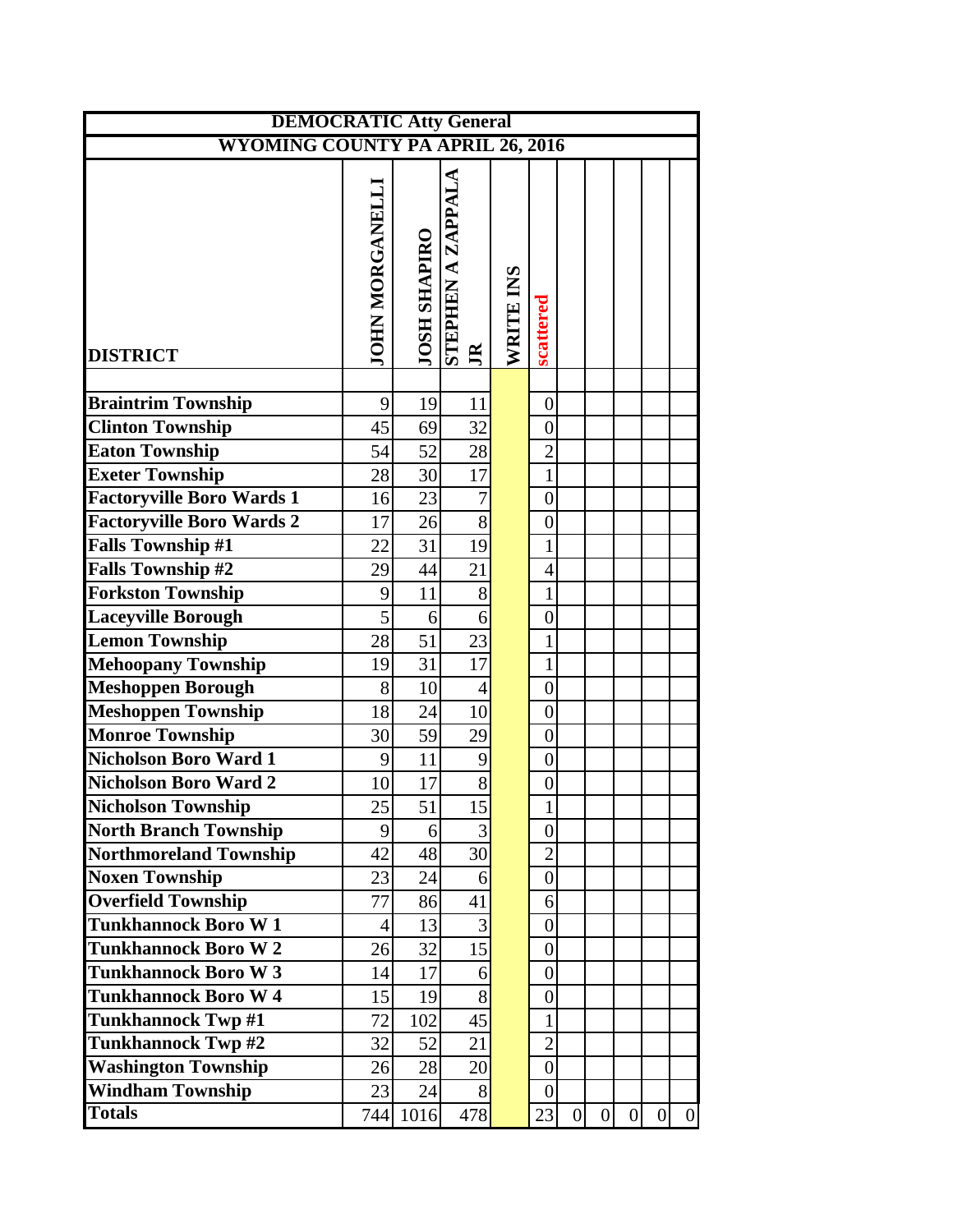| <b>DEMOCRATIC Auditor General</b>       |                        |              |                  |                 |                |                |                |                |                |                |                |
|-----------------------------------------|------------------------|--------------|------------------|-----------------|----------------|----------------|----------------|----------------|----------------|----------------|----------------|
| <b>WYOMING COUNTY PA APRIL 26, 2016</b> |                        |              |                  |                 |                |                |                |                |                |                |                |
|                                         |                        |              |                  |                 |                |                |                |                |                |                |                |
| <b>DISTRICT</b>                         | DEPASQUALE<br>EUGENE A | Write ins    | <b>Scattered</b> |                 |                |                |                |                |                |                |                |
|                                         |                        |              |                  |                 |                |                |                |                |                |                |                |
| <b>Braintrim Township</b>               | 33                     |              | $\boldsymbol{0}$ |                 |                |                |                |                |                |                |                |
| <b>Clinton Township</b>                 | 125                    |              | $\boldsymbol{0}$ |                 |                |                |                |                |                |                |                |
| <b>Eaton Township</b>                   | 122                    |              | $\boldsymbol{0}$ |                 |                |                |                |                |                |                |                |
| <b>Exeter Township</b>                  | 65                     |              | $\boldsymbol{0}$ |                 |                |                |                |                |                |                |                |
| <b>Factoryville Boro Wards 1</b>        | 45                     |              | $\boldsymbol{0}$ |                 |                |                |                |                |                |                |                |
| <b>Factoryville Boro Wards 2</b>        | 41                     |              | $\mathbf{1}$     |                 |                |                |                |                |                |                |                |
| <b>Falls Township #1</b>                | 62                     |              | $\overline{2}$   |                 |                |                |                |                |                |                |                |
| <b>Falls Township #2</b>                | 85                     |              | $\overline{4}$   |                 |                |                |                |                |                |                |                |
| <b>Forkston Township</b>                | 24                     |              | $\mathbf 1$      |                 |                |                |                |                |                |                |                |
| <b>Laceyville Borough</b>               | 15                     |              | $\boldsymbol{0}$ |                 |                |                |                |                |                |                |                |
| <b>Lemon Township</b>                   | 92                     |              | $\boldsymbol{0}$ |                 |                |                |                |                |                |                |                |
| <b>Mehoopany Township</b>               | 59                     |              | $\boldsymbol{0}$ |                 |                |                |                |                |                |                |                |
| <b>Meshoppen Borough</b>                | 19                     |              | $\boldsymbol{0}$ |                 |                |                |                |                |                |                |                |
| <b>Meshoppen Township</b>               | 48                     |              | $\boldsymbol{0}$ |                 |                |                |                |                |                |                |                |
| <b>Monroe Township</b>                  | 103                    |              | $\boldsymbol{0}$ |                 |                |                |                |                |                |                |                |
| <b>Nicholson Boro Ward 1</b>            | 25                     |              | $\boldsymbol{0}$ |                 |                |                |                |                |                |                |                |
| <b>Nicholson Boro Ward 2</b>            | 33                     |              | $\boldsymbol{0}$ |                 |                |                |                |                |                |                |                |
| <b>Nicholson Township</b>               | 80                     |              | $\boldsymbol{0}$ |                 |                |                |                |                |                |                |                |
| <b>North Branch Township</b>            | 13                     |              | $\vert 0 \vert$  |                 |                |                |                |                |                |                |                |
| Northmoreland Township                  | 103                    |              | $\boldsymbol{0}$ |                 |                |                |                |                |                |                |                |
| <b>Noxen Township</b>                   | 50                     |              | $\overline{0}$   |                 |                |                |                |                |                |                |                |
| <b>Overfield Township</b>               | 179                    |              | $\sqrt{2}$       |                 |                |                |                |                |                |                |                |
| <b>Tunkhannock Boro W1</b>              | 20                     |              | $\overline{0}$   |                 |                |                |                |                |                |                |                |
| <b>Tunkhannock Boro W2</b>              | 62                     |              | $\boldsymbol{0}$ |                 |                |                |                |                |                |                |                |
| <b>Tunkhannock Boro W3</b>              | 34                     |              | $\overline{0}$   |                 |                |                |                |                |                |                |                |
| <b>Tunkhannock Boro W4</b>              | 38                     |              | $\boldsymbol{0}$ |                 |                |                |                |                |                |                |                |
| <b>Tunkhannock Twp #1</b>               | 192                    |              | $\overline{2}$   |                 |                |                |                |                |                |                |                |
| <b>Tunkhannock Twp #2</b>               | 102                    |              | $\overline{0}$   |                 |                |                |                |                |                |                |                |
| <b>Washington Township</b>              | 65                     |              | $\boldsymbol{0}$ |                 |                |                |                |                |                |                |                |
| <b>Windham Township</b>                 | 47                     |              | $\overline{0}$   |                 |                |                |                |                |                |                |                |
| <b>Totals</b>                           | 1981                   | $\mathbf{0}$ | 12               | $\vert 0 \vert$ | $\overline{0}$ | $\overline{0}$ | $\overline{0}$ | $\overline{0}$ | $\overline{0}$ | $\overline{0}$ | $\overline{0}$ |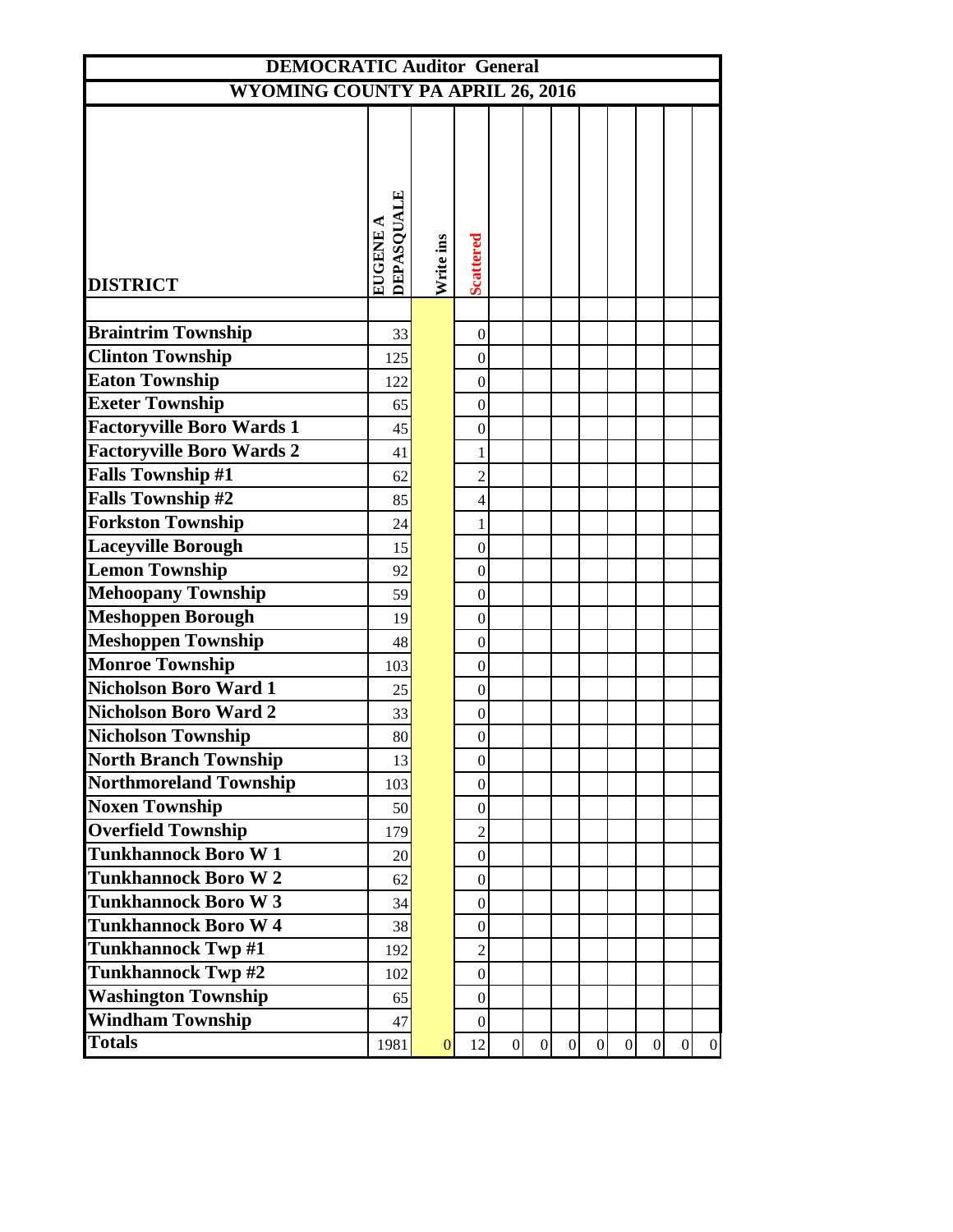| <b>DEMOCRATIC STATE TREASURER</b>       |          |           |                  |                |                |                |                |                |                |   |                |                 |                 |                |
|-----------------------------------------|----------|-----------|------------------|----------------|----------------|----------------|----------------|----------------|----------------|---|----------------|-----------------|-----------------|----------------|
| <b>WYOMING COUNTY PA APRIL 26, 2016</b> |          |           |                  |                |                |                |                |                |                |   |                |                 |                 |                |
|                                         |          |           |                  |                |                |                |                |                |                |   |                |                 |                 |                |
|                                         |          |           |                  |                |                |                |                |                |                |   |                |                 |                 |                |
|                                         | TORSELLA | WRITE INS |                  |                |                |                |                |                |                |   |                |                 |                 |                |
|                                         |          |           |                  |                |                |                |                |                |                |   |                |                 |                 |                |
| <b>DISTRICT</b>                         |          |           | <b>Scattered</b> |                |                |                |                |                |                |   |                |                 |                 |                |
|                                         |          |           |                  |                |                |                |                |                |                |   |                |                 |                 |                |
| <b>Braintrim Township</b>               | 34       |           | $\boldsymbol{0}$ |                |                |                |                |                |                |   |                |                 |                 |                |
| <b>Clinton Township</b>                 | 127      |           | $\overline{0}$   |                |                |                |                |                |                |   |                |                 |                 |                |
| <b>Eaton Township</b>                   | 123      |           | $\overline{0}$   |                |                |                |                |                |                |   |                |                 |                 |                |
| <b>Exeter Township</b>                  | 63       |           | $\overline{0}$   |                |                |                |                |                |                |   |                |                 |                 |                |
| <b>Factoryville Boro Wards 1</b>        | 44       |           | $\overline{0}$   |                |                |                |                |                |                |   |                |                 |                 |                |
| <b>Factoryville Boro Wards 2</b>        | 43       |           | $\overline{2}$   |                |                |                |                |                |                |   |                |                 |                 |                |
| <b>Falls Township #1</b>                | 62       |           | 3                |                |                |                |                |                |                |   |                |                 |                 |                |
| <b>Falls Township #2</b>                | 82       |           | 3                |                |                |                |                |                |                |   |                |                 |                 |                |
| <b>Forkston Township</b>                | 23       |           | $\mathbf{1}$     |                |                |                |                |                |                |   |                |                 |                 |                |
| <b>Laceyville Borough</b>               | 15       |           | $\overline{0}$   |                |                |                |                |                |                |   |                |                 |                 |                |
| <b>Lemon Township</b>                   | 88       |           | $\overline{0}$   |                |                |                |                |                |                |   |                |                 |                 |                |
| <b>Mehoopany Township</b>               | 59       |           | 1                |                |                |                |                |                |                |   |                |                 |                 |                |
| <b>Meshoppen Borough</b>                | 19       |           | $\overline{0}$   |                |                |                |                |                |                |   |                |                 |                 |                |
| <b>Meshoppen Township</b>               | 46       |           | $\boldsymbol{0}$ |                |                |                |                |                |                |   |                |                 |                 |                |
| <b>Monroe Township</b>                  | 100      |           | $\mathbf{1}$     |                |                |                |                |                |                |   |                |                 |                 |                |
| <b>Nicholson Boro Ward 1</b>            | 26       |           | $\overline{0}$   |                |                |                |                |                |                |   |                |                 |                 |                |
| <b>Nicholson Boro Ward 2</b>            | 33       |           | $\overline{0}$   |                |                |                |                |                |                |   |                |                 |                 |                |
| <b>Nicholson Township</b>               | 79       |           | $\overline{0}$   |                |                |                |                |                |                |   |                |                 |                 |                |
| <b>North Branch Township</b>            | 12       |           | $\overline{0}$   |                |                |                |                |                |                |   |                |                 |                 |                |
| <b>Northmoreland Township</b>           | 102      |           | 1                |                |                |                |                |                |                |   |                |                 |                 |                |
| <b>Noxen Township</b>                   | 51       |           | $\overline{0}$   |                |                |                |                |                |                |   |                |                 |                 |                |
| <b>Overfield Township</b>               | 171      |           | $\mathbf{1}$     |                |                |                |                |                |                |   |                |                 |                 |                |
| <b>Tunkhannock Boro W1</b>              | 18       |           | $\boldsymbol{0}$ |                |                |                |                |                |                |   |                |                 |                 |                |
| <b>Tunkhannock Boro W2</b>              | 63       |           | $\overline{0}$   |                |                |                |                |                |                |   |                |                 |                 |                |
| <b>Tunkhannock Boro W3</b>              | 33       |           | $\boldsymbol{0}$ |                |                |                |                |                |                |   |                |                 |                 |                |
| <b>Tunkhannock Boro W4</b>              | 39       |           | $\boldsymbol{0}$ |                |                |                |                |                |                |   |                |                 |                 |                |
| <b>Tunkhannock Twp #1</b>               | 189      |           | $\mathbf{2}$     |                |                |                |                |                |                |   |                |                 |                 |                |
| Tunkhannock Twp #2                      | 96       |           | $\overline{2}$   |                |                |                |                |                |                |   |                |                 |                 |                |
| <b>Washington Township</b>              | 66       |           | $\boldsymbol{0}$ |                |                |                |                |                |                |   |                |                 |                 |                |
| <b>Windham Township</b>                 | 48       |           | $\overline{0}$   |                |                |                |                |                |                |   |                |                 |                 |                |
|                                         |          |           |                  |                |                |                |                |                |                |   |                |                 |                 |                |
| <b>Totals</b>                           | 1954     |           | 17               | $\overline{0}$ | $\overline{0}$ | $\overline{0}$ | $\overline{0}$ | $\overline{0}$ | $\overline{0}$ | 0 | $\overline{0}$ | $\vert 0 \vert$ | $\vert 0 \vert$ | $\overline{0}$ |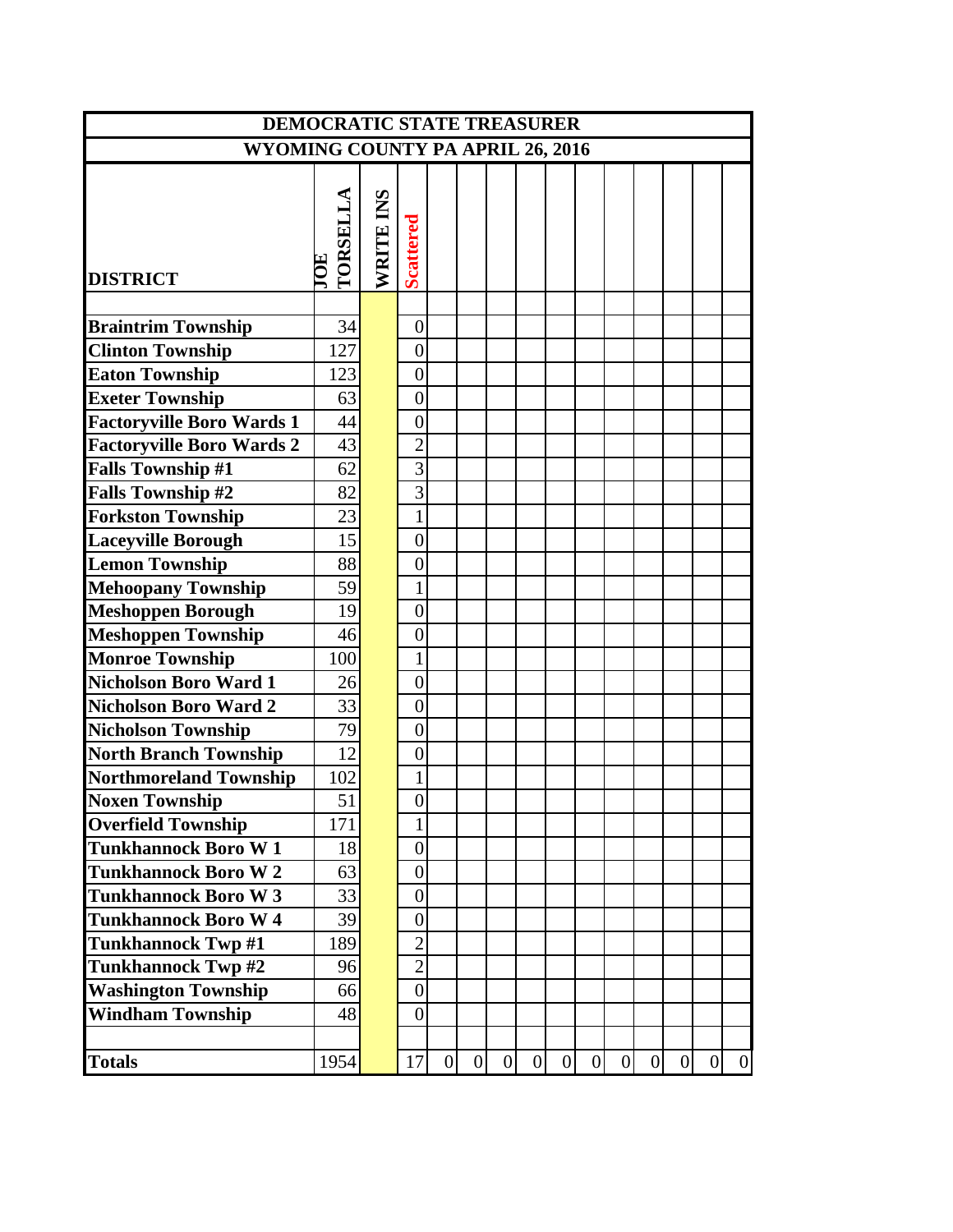| <b>DEMOCRATIC REPRESENTATIVES IN CONGRESS 11TH CONGRESSIONAL</b> |                       |           |                  |                |                |   |             |                |                |             |  |          |
|------------------------------------------------------------------|-----------------------|-----------|------------------|----------------|----------------|---|-------------|----------------|----------------|-------------|--|----------|
| <b>WYOMING COUNTY PA APRIL 26, 2016</b>                          |                       |           |                  |                |                |   |             |                |                |             |  |          |
| <b>DISTRICT</b>                                                  | <b>MIKE MARSICANO</b> | WRITE INS | <b>Scattered</b> |                |                |   |             |                |                |             |  |          |
|                                                                  |                       |           |                  |                |                |   |             |                |                |             |  |          |
| <b>Braintrim Township</b>                                        | 29                    |           | $\overline{2}$   |                |                |   |             |                |                |             |  |          |
| <b>Clinton Township</b>                                          | 127                   |           | 3                |                |                |   |             |                |                |             |  |          |
| <b>Eaton Township</b>                                            | 116                   |           | 11               |                |                |   |             |                |                |             |  |          |
| <b>Exeter Township</b>                                           | 65                    |           | $\overline{0}$   |                |                |   |             |                |                |             |  |          |
| <b>Factoryville Boro Wards 1</b>                                 | 42                    |           | 0                |                |                |   |             |                |                |             |  |          |
| <b>Factoryville Boro Wards 2</b>                                 | 43                    |           | 1                |                |                |   |             |                |                |             |  |          |
| <b>Falls Township #1</b>                                         | 63                    |           | 3                |                |                |   |             |                |                |             |  |          |
| <b>Falls Township #2</b>                                         | 84                    |           | 3                |                |                |   |             |                |                |             |  |          |
| <b>Forkston Township</b>                                         | 22                    |           | 3                |                |                |   |             |                |                |             |  |          |
| <b>Laceyville Borough</b>                                        | 14                    |           | $\mathbf 0$      |                |                |   |             |                |                |             |  |          |
| <b>Lemon Township</b>                                            | 90                    |           | 1                |                |                |   |             |                |                |             |  |          |
| <b>Mehoopany Township</b>                                        | 57                    |           | 1                |                |                |   |             |                |                |             |  |          |
| <b>Meshoppen Borough</b>                                         | 18                    |           | 0                |                |                |   |             |                |                |             |  |          |
| <b>Meshoppen Township</b>                                        | 45                    |           | 1                |                |                |   |             |                |                |             |  |          |
| <b>Monroe Township</b>                                           | 95                    |           | 5                |                |                |   |             |                |                |             |  |          |
| <b>Nicholson Boro Ward 1</b>                                     | 25                    |           | $\overline{0}$   |                |                |   |             |                |                |             |  |          |
| <b>Nicholson Boro Ward 2</b>                                     | 35                    |           | $\overline{0}$   |                |                |   |             |                |                |             |  |          |
| <b>Nicholson Township</b>                                        | 80                    |           | 1                |                |                |   |             |                |                |             |  |          |
| <b>North Branch Township</b>                                     | 14                    |           | 0                |                |                |   |             |                |                |             |  |          |
| <b>Northmoreland Township</b>                                    | 103                   |           | 5                |                |                |   |             |                |                |             |  |          |
| <b>Noxen Township</b>                                            | 45                    |           | $\overline{2}$   |                |                |   |             |                |                |             |  |          |
| <b>Overfield Township</b>                                        | 175                   |           | $\overline{4}$   |                |                |   |             |                |                |             |  |          |
| <b>Tunkhannock Boro W1</b>                                       | 19                    |           | $\overline{0}$   |                |                |   |             |                |                |             |  |          |
| <b>Tunkhannock Boro W2</b>                                       | 64                    |           | 1                |                |                |   |             |                |                |             |  |          |
| <b>Tunkhannock Boro W3</b>                                       | 33                    |           | $\mathbf 0$      |                |                |   |             |                |                |             |  |          |
| <b>Tunkhannock Boro W 4</b>                                      | 40                    |           | 0                |                |                |   |             |                |                |             |  |          |
| <b>Tunkhannock Twp #1</b>                                        | 194                   |           | 3                |                |                |   |             |                |                |             |  |          |
| <b>Tunkhannock Twp #2</b>                                        | 96                    |           | 1                |                |                |   |             |                |                |             |  |          |
| <b>Washington Township</b>                                       | 64                    |           | $\overline{2}$   |                |                |   |             |                |                |             |  |          |
| <b>Windham Township</b>                                          | 46                    |           | 1                |                |                |   |             |                |                |             |  |          |
|                                                                  |                       |           |                  |                |                |   |             |                |                |             |  |          |
| <b>Totals</b>                                                    | 1943                  |           | 54               | $\overline{0}$ | $\overline{0}$ | 0 | $\mathbf 0$ | $\overline{0}$ | $\overline{0}$ | $\mathbf 0$ |  | $\Omega$ |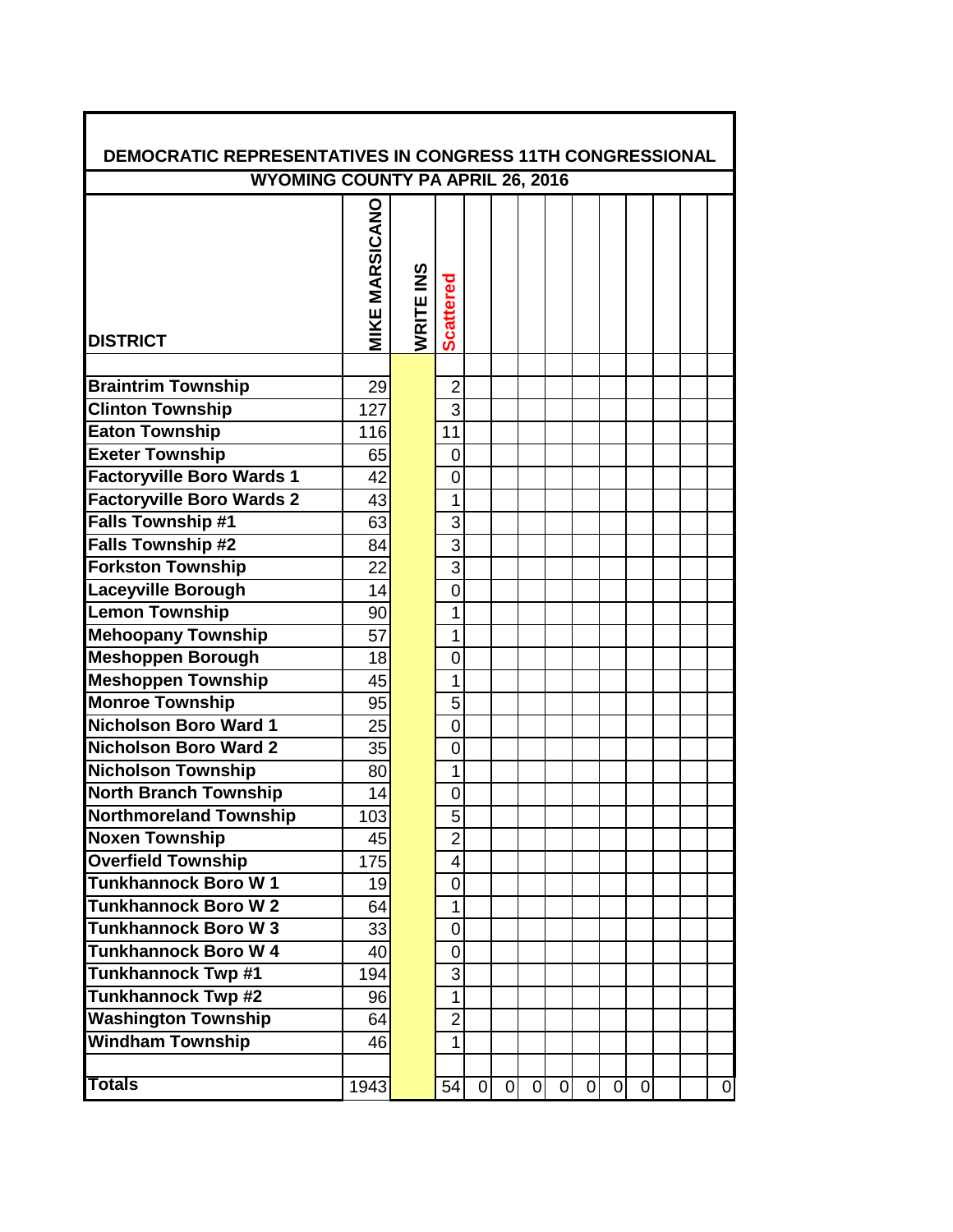| <b>DEMOCRATIC REPRESENTATIVES IN GENERAL ASSEMBLY 117TH DISTRICT</b> |                                  |           |                          |                  |  |  |  |  |
|----------------------------------------------------------------------|----------------------------------|-----------|--------------------------|------------------|--|--|--|--|
|                                                                      | WYOMING COUNTY PA April 26, 2016 |           |                          |                  |  |  |  |  |
| <b>DISTRICT</b>                                                      | NO CANDIDATE                     | WRITE INS | <b>Karen Boback</b>      | <b>Scattered</b> |  |  |  |  |
|                                                                      |                                  |           |                          |                  |  |  |  |  |
| <b>Braintrim Township</b>                                            |                                  |           | $\overline{2}$           | 1                |  |  |  |  |
| <b>Clinton Township</b>                                              |                                  |           | $\overline{7}$           | 6                |  |  |  |  |
| <b>Eaton Township</b>                                                |                                  |           | 21                       | 4                |  |  |  |  |
| <b>Exeter Township</b>                                               |                                  |           | 4                        | $\overline{2}$   |  |  |  |  |
| <b>Factoryville Boro Wards 1</b>                                     |                                  |           | 1                        | $\mathbf{1}$     |  |  |  |  |
| <b>Factoryville Boro Wards 2</b>                                     |                                  |           | $\mathbf{1}$             | $\mathbf{1}$     |  |  |  |  |
| Falls Township #1                                                    |                                  |           | 4                        | $\overline{c}$   |  |  |  |  |
| <b>Falls Township #2</b>                                             |                                  |           | 3                        | 4                |  |  |  |  |
| <b>Forkston Township</b>                                             |                                  |           | 3                        | $\boldsymbol{0}$ |  |  |  |  |
| <b>Laceyville Borough</b>                                            |                                  |           | $\boldsymbol{0}$         | $\mathbf{0}$     |  |  |  |  |
| <b>Lemon Township</b>                                                |                                  |           | $\mathbf{1}$             | $\overline{0}$   |  |  |  |  |
| <b>Mehoopany Township</b>                                            |                                  |           | $\overline{2}$           | $\overline{2}$   |  |  |  |  |
| <b>Meshoppen Borough</b>                                             |                                  |           | $\boldsymbol{0}$         | $\boldsymbol{0}$ |  |  |  |  |
| <b>Meshoppen Township</b>                                            |                                  |           | $\boldsymbol{0}$         | $\boldsymbol{0}$ |  |  |  |  |
| <b>Monroe Township</b>                                               |                                  |           | 26                       | 5                |  |  |  |  |
| Nicholson Boro Ward 1                                                |                                  |           | $\boldsymbol{0}$         | $\overline{0}$   |  |  |  |  |
| Nicholson Boro Ward 2                                                |                                  |           | $\boldsymbol{0}$         | $\mathbf{0}$     |  |  |  |  |
| <b>Nicholson Township</b>                                            |                                  |           | $\overline{2}$           | $\overline{3}$   |  |  |  |  |
| <b>North Branch Township</b>                                         |                                  |           | $\overline{2}$           | $\boldsymbol{0}$ |  |  |  |  |
| <b>Northmoreland Township</b>                                        |                                  |           | 22                       | 6                |  |  |  |  |
| <b>Noxen Township</b>                                                |                                  |           | 12                       | $\boldsymbol{0}$ |  |  |  |  |
| <b>Overfield Township</b>                                            |                                  |           | 8                        | $\overline{2}$   |  |  |  |  |
| <b>Tunkhannock Boro W1</b>                                           |                                  |           | $\overline{2}$           | $\overline{0}$   |  |  |  |  |
| <b>Tunkhannock Boro W2</b>                                           |                                  |           | 5                        | $\vert 4 \vert$  |  |  |  |  |
| <b>Tunkhannock Boro W3</b>                                           |                                  |           | $\overline{\mathcal{A}}$ | $\overline{0}$   |  |  |  |  |
| <b>Tunkhannock Boro W 4</b>                                          |                                  |           | 5                        | $\overline{2}$   |  |  |  |  |
| Tunkhannock Twp #1                                                   |                                  |           | 26                       | $\vert 5 \vert$  |  |  |  |  |
| Tunkhannock Twp #2                                                   |                                  |           | 10                       | $\mathbf{1}$     |  |  |  |  |
| <b>Washington Township</b>                                           |                                  |           | $\overline{0}$           | $\overline{3}$   |  |  |  |  |
| <b>Windham Township</b>                                              |                                  |           | $\overline{3}$           | $\overline{2}$   |  |  |  |  |
|                                                                      |                                  |           | 176                      | 56               |  |  |  |  |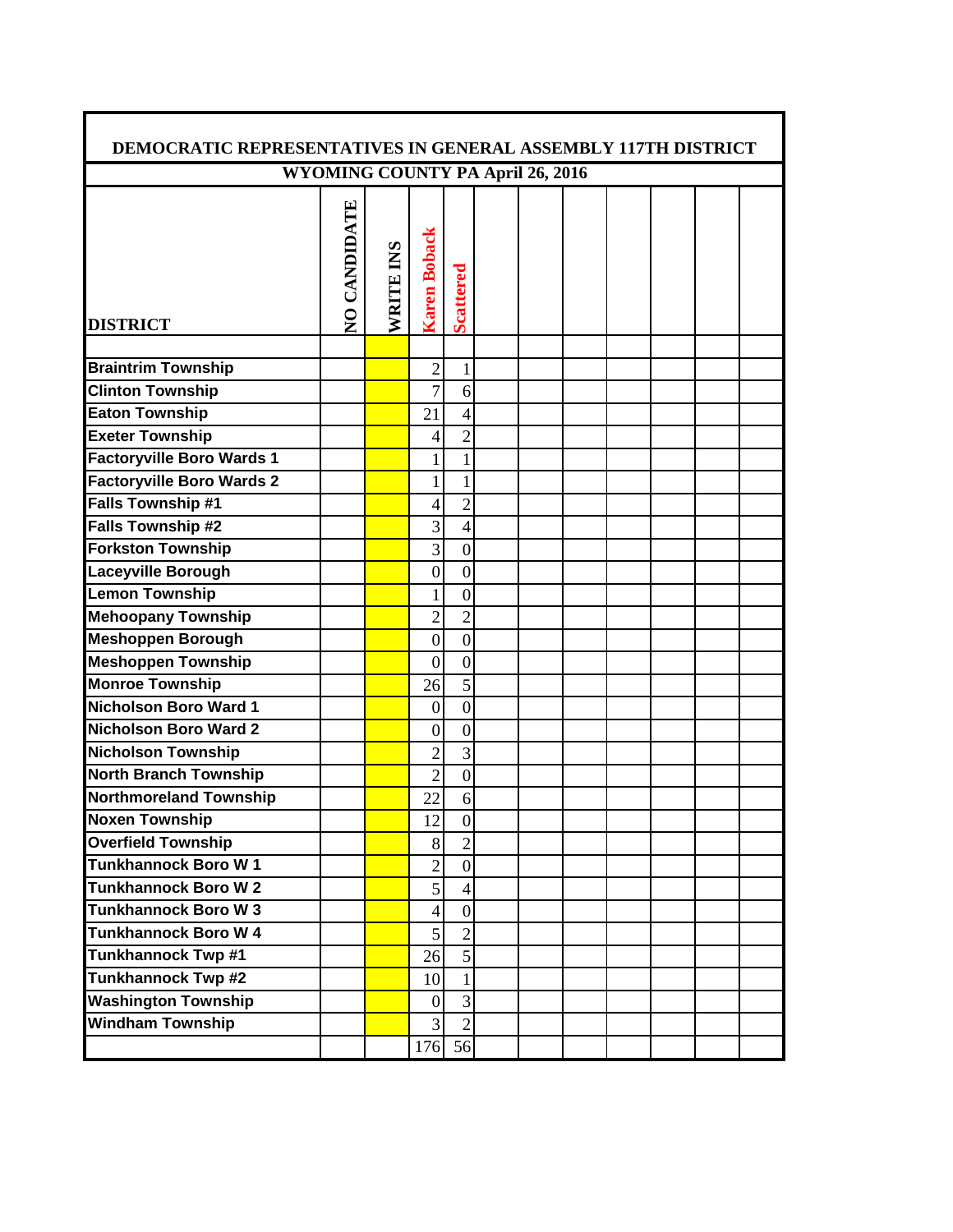| DELEGATE TO THE DEMOCRATIC NATIONAL CONVENTION |                                         |                             |                           |                    |                                        |                                   |                 |                                                             |                  |           |                         |
|------------------------------------------------|-----------------------------------------|-----------------------------|---------------------------|--------------------|----------------------------------------|-----------------------------------|-----------------|-------------------------------------------------------------|------------------|-----------|-------------------------|
|                                                | <b>WYOMING COUNTY PA APRIL 26, 2016</b> |                             |                           |                    |                                        |                                   |                 |                                                             |                  |           |                         |
| <b>DISTRICT</b>                                | <b>HARRIS</b><br>ROGETTE                | <b>REBER</b><br><b>ALEX</b> | <b>MARSHALL</b><br>CHERYL | GRAFF<br>N<br>ERIC | <b>GOOD</b><br><b>ETER</b><br><u>ه</u> | <b>SELLITTO</b><br><b>MICHELE</b> | CARLSON<br>ココ   | <b>HEISLER</b><br>$\overline{\phantom{a}}$<br><b>DWAYNE</b> | <b>PAM ZIDIK</b> | WRITE INS | <b>Scattered</b>        |
| <b>Braintrim Township</b>                      | 15                                      | 10                          | 19                        | 22                 | 13                                     | $\overline{13}$                   | 18              | $\overline{21}$                                             | 14               |           | $\mathbf 1$             |
| <b>Clinton Township</b>                        | 61                                      | 61                          | 84                        | 84                 | 68                                     | 67                                | 86              | 72                                                          | 61               |           | 6                       |
| <b>Eaton Township</b>                          | 71                                      | 64                          | 65                        | 63                 | 63                                     | 69                                | 61              | 58                                                          | 69               |           | $\overline{7}$          |
| <b>Exeter Township</b>                         | 42                                      | 40                          | 41                        | 39                 | 37                                     | 43                                | 38              | 34                                                          | 42               |           | $\mathbf 0$             |
| <b>Factoryville Boro Wards 1</b>               | 22                                      | 21                          | 31                        | 23                 | 21                                     | 22                                | 30              | 26                                                          | 20               |           | $\overline{2}$          |
| <b>Factoryville Boro Wards 2</b>               | 29                                      | 31                          | 26                        | 24                 | 29                                     | 32                                | 22              | 20                                                          | 33               |           | $\overline{1}$          |
| <b>Falls Township #1</b>                       | 38                                      | 39                          | 39                        | 32                 | 36                                     | 37                                | 33              | 32                                                          | 38               |           |                         |
| <b>Falls Township #2</b>                       | 54                                      | 47                          | 38                        | 40                 | 49                                     | 49                                | 39              | $\overline{31}$                                             | 51               |           | $\frac{3}{2}$           |
| <b>Forkston Township</b>                       | $\overline{7}$                          | $\overline{7}$              | 16                        | 12                 | $6\phantom{1}$                         | 11                                | 16              | 12                                                          | $\overline{7}$   |           |                         |
| <b>Laceyville Borough</b>                      | $\overline{7}$                          | $\overline{7}$              | 11                        | $\overline{7}$     | $\overline{7}$                         | 6                                 | 8               | 8                                                           | $\overline{6}$   |           | $\overline{0}$          |
| <b>Lemon Township</b>                          | 44                                      | 37                          | 57                        | 51                 | 44                                     | 43                                | 53              | $\overline{51}$                                             | 49               |           | 6                       |
| <b>Mehoopany Township</b>                      | 23                                      | 23                          | 37                        | 39                 | 23                                     | 22                                | 35              | 32                                                          | 24               |           | $\mathbf{1}$            |
| <b>Meshoppen Borough</b>                       | 11                                      | 8                           | 14                        | 10                 | 11                                     | 8                                 | 10              | 11                                                          | 11               |           | $\overline{3}$          |
| <b>Meshoppen Township</b>                      | 32                                      | 22                          | 28                        | 33                 | 27                                     | 23                                | 30              | 27                                                          | 23               |           | $\overline{6}$          |
| <b>Monroe Township</b>                         | 62                                      | 48                          | 62                        | 55                 | 51                                     | 59                                | 62              | 54                                                          | 58               |           | $\overline{5}$          |
| <b>Nicholson Boro Ward 1</b>                   | $\overline{4}$                          | 8                           | 25                        | 21                 | 10                                     | 8                                 | 22              | 22                                                          | 5                |           | $\overline{3}$          |
| <b>Nicholson Boro Ward 2</b>                   | 15                                      | 15                          | 21                        | 20                 | 15                                     | $\overline{17}$                   | 23              | 20                                                          | $\overline{19}$  |           | $\overline{0}$          |
| <b>Nicholson Township</b>                      | 42                                      | 40                          | 52                        | 46                 | 46                                     | 45                                | 48              | 48                                                          | 44               |           | $\overline{3}$          |
| <b>North Branch Township</b>                   | 5                                       | $6\phantom{1}6$             | 11                        | $\overline{9}$     | 8                                      | $\overline{9}$                    | 10              | 9                                                           | 8                |           | $\overline{2}$          |
| <b>Northmoreland Township</b>                  | 59                                      | 54                          | 74                        | 68                 | 53                                     | 58                                | 71              | 64                                                          | 57               |           | $\overline{1}$          |
| <b>Noxen Township</b>                          | $\overline{32}$                         | 26                          | $\overline{27}$           | $\overline{26}$    | 25                                     | 30                                | $\overline{23}$ | $\overline{22}$                                             | $\overline{29}$  |           | $\overline{0}$          |
| <b>Overfield Township</b>                      | 101                                     | 92                          | 100                       | 91                 | 92                                     | 105                               | 93              | 80                                                          | 105              |           | 5                       |
| <b>Tunkhannock Boro W1</b>                     | 10                                      | 8                           | 16                        | 16                 | $\overline{7}$                         | 6                                 | 15              | 16                                                          | 10               |           | 0                       |
| <b>Tunkhannock Boro W2</b>                     | 39                                      | 36                          | 37                        | 36                 | 36                                     | 38                                | 39              | 34                                                          | 39               |           | 5                       |
| <b>Tunkhannock Boro W3</b>                     | 23                                      | 22                          | 18                        | 18                 | 22                                     | 21                                | 18              | 16                                                          | 21               |           | $\mathbf{1}$            |
| <b>Tunkhannock Boro W 4</b>                    | 25                                      | 20                          | 21                        | 19                 | 21                                     | 22                                | 23              | 19                                                          | 22               |           | 4                       |
| Tunkhannock Twp #1                             | 101                                     | 93                          | 135                       | 114                | 95                                     | 93                                | 117             | 117                                                         | 103              |           | 9                       |
| <b>Tunkhannock Twp #2</b>                      | 56                                      | 56                          | 53                        | 52                 | 58                                     | 54                                | 51              | 46                                                          | 49               |           | 6                       |
| <b>Washington Township</b>                     | 36                                      | 35                          | 51                        | 44                 | 32                                     | 33                                | 43              | 38                                                          | 32               |           | $\mathbf 5$             |
| <b>Windham Township</b>                        | 16                                      | 18                          | 33                        | 33                 | 15                                     | 23                                | 35              | 32                                                          | 16               |           | $\overline{\mathbf{4}}$ |
| <b>Totals</b>                                  | 1082                                    |                             | 994 1242 1147             |                    | 1020                                   |                                   | 1066 1172       | 1072                                                        | 1065             |           | 94                      |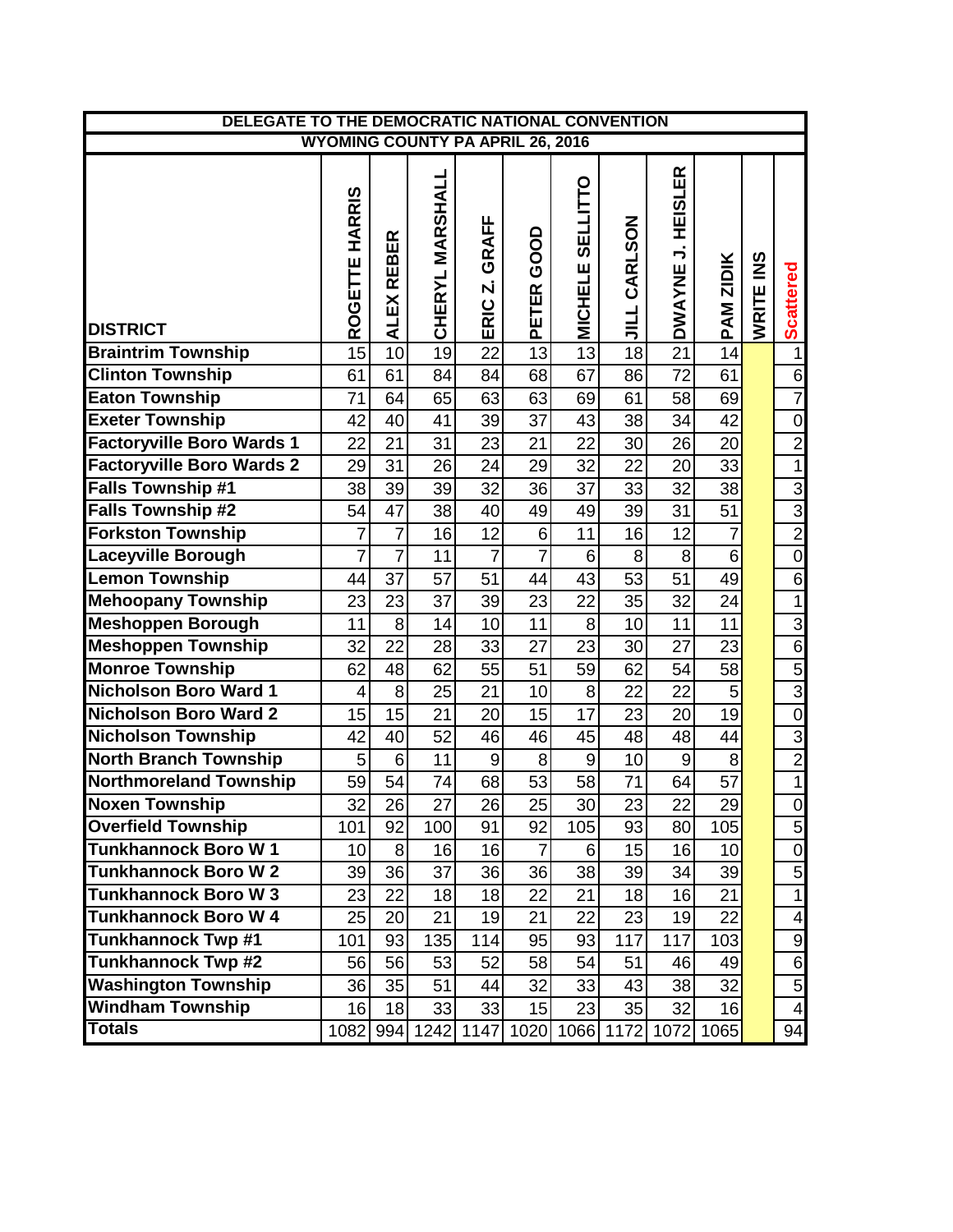| <b>REPUBLICAN PRESIDENT</b>             |                 |                    |                  |                              |                |                 |           |                  |                  |
|-----------------------------------------|-----------------|--------------------|------------------|------------------------------|----------------|-----------------|-----------|------------------|------------------|
| <b>WYOMING COUNTY PA April 26, 2016</b> |                 |                    |                  |                              |                |                 |           |                  |                  |
| <b>DISTRICT</b>                         | <b>TED CRUZ</b> | <b>MARCO RUBIO</b> | <b>JEB BUSH</b>  | BEN CARSON<br>JOHN R. KASICH |                | DONALD J. TRUMP | WRITE INS | <b>Scattered</b> |                  |
|                                         |                 |                    |                  |                              |                |                 |           |                  |                  |
| <b>Braintrim Township</b>               | 20              | $\boldsymbol{0}$   | $\overline{0}$   | $\mathbf{1}$                 | 10             | 56              |           | $\overline{2}$   |                  |
| <b>Clinton Township</b>                 | 59              | $\overline{2}$     | $\overline{2}$   | 3                            | 32             | 170             |           | $\mathbf{1}$     |                  |
| <b>Eaton Township</b>                   | 65              | $\mathbf{1}$       | $\overline{2}$   | $\overline{5}$               | 34             | 243             |           | $\overline{4}$   |                  |
| <b>Exeter Township</b>                  | 31              | $\boldsymbol{0}$   | $\boldsymbol{0}$ | $\boldsymbol{0}$             | $\overline{7}$ | 98              |           | $\mathbf{1}$     |                  |
| <b>Factoryville Boro Wards 1</b>        | 20              | $\overline{2}$     | $\boldsymbol{0}$ | $\boldsymbol{0}$             | 10             | 53              |           | $\boldsymbol{0}$ |                  |
| <b>Factoryville Boro Wards 2</b>        | 15              | $\mathbf{1}$       | $\mathbf{1}$     | $\overline{0}$               | 13             | 28              |           | $\overline{0}$   |                  |
| <b>Falls Township #1</b>                | 22              | $\mathbf{1}$       | $\overline{2}$   | $\mathbf{1}$                 | 18             | 106             |           | $\overline{0}$   |                  |
| Falls Township #2                       | 46              | $\overline{2}$     | $\overline{3}$   | $\overline{2}$               | 20             | 156             |           | $\overline{0}$   |                  |
| <b>Forkston Township</b>                | 16              | $\boldsymbol{0}$   | $\boldsymbol{0}$ | $\overline{0}$               | 5              | 47              |           | $\overline{0}$   |                  |
| <b>Laceyville Borough</b>               | 16              | $\boldsymbol{0}$   | $\overline{2}$   | $\boldsymbol{0}$             | 5              | 39              |           | $\overline{0}$   |                  |
| <b>Lemon Township</b>                   | 59              | $\overline{2}$     | $\overline{2}$   | 5                            | 45             | 166             |           | 5                |                  |
| <b>Mehoopany Township</b>               | 45              | $\mathbf{1}$       | $\vert 0 \vert$  | $\overline{4}$               | 16             | 124             |           | $\boldsymbol{0}$ |                  |
| <b>Meshoppen Borough</b>                | 8               | $\overline{1}$     | $\overline{0}$   | $\boldsymbol{0}$             | $\overline{c}$ | 42              |           | $\mathbf{1}$     |                  |
| <b>Meshoppen Township</b>               | 22              | $\overline{0}$     | $\overline{0}$   | $\boldsymbol{0}$             | $\overline{7}$ | 131             |           | $\overline{0}$   |                  |
| <b>Monroe Township</b>                  | 60              | $\mathbf{1}$       | $\overline{2}$   | $\overline{3}$               | 33             | 260             |           | $\mathbf{1}$     |                  |
| <b>Nicholson Boro Ward 1</b>            | 4               | $\mathbf{1}$       | $\overline{3}$   | $\boldsymbol{0}$             | 5              | 31              |           | $\mathbf{1}$     |                  |
| <b>Nicholson Boro Ward 2</b>            | 16              | $\boldsymbol{0}$   | $\boldsymbol{0}$ | $\boldsymbol{0}$             | 15             | 48              |           | $\boldsymbol{0}$ |                  |
| <b>Nicholson Township</b>               | 63              | $\boldsymbol{0}$   | $\mathbf{1}$     | $\mathbf{1}$                 | 24             | 190             |           | $\overline{2}$   |                  |
| <b>North Branch Township</b>            | 11              | $\overline{c}$     | $\vert 0 \vert$  | $\mathbf{1}$                 | $\overline{c}$ | 41              |           | $\mathbf{1}$     |                  |
| <b>Northmoreland Township</b>           | 78              | $\overline{3}$     | $\overline{0}$   | 5                            | 29             | 247             |           | 3                |                  |
| <b>Noxen Township</b>                   | 41              | $\overline{2}$     | $\overline{0}$   | $\overline{0}$               | $\overline{9}$ | 115             |           | $\boldsymbol{0}$ |                  |
| <b>Overfield Township</b>               | 44              | $\overline{2}$     | $\overline{2}$   | 4                            | 40             | 212             |           | 3                |                  |
| <b>Tunkhannock Boro W1</b>              | 12              | $\overline{0}$     | $\overline{0}$   | $\mathbf{1}$                 | 10             | 43              |           | $\overline{2}$   |                  |
| <b>Tunkhannock Boro W2</b>              | 33              | $\boldsymbol{0}$   | $\overline{2}$   | 3                            | 30             | 62              |           | $\mathbf{1}$     |                  |
| <b>Tunkhannock Boro W3</b>              | 23              | $\mathbf{1}$       | $\overline{0}$   | $\overline{0}$               | 18             | 39              |           | $\overline{c}$   |                  |
| <b>Tunkhannock Boro W4</b>              | 18              | $\boldsymbol{0}$   | $\overline{2}$   | $\boldsymbol{0}$             | 22             | 58              |           | 3                |                  |
| <b>Tunkhannock Twp #1</b>               | 102             | 3                  | $\overline{6}$   | 8                            | 76             | 370             |           | $\overline{4}$   |                  |
| <b>Tunkhannock Twp#2</b>                | 53              | 3                  | $\mathbf{1}$     | $\overline{2}$               | 48             | 192             |           | $\overline{2}$   |                  |
| <b>Washington Township</b>              | 74              | 5                  | $\overline{0}$   | 3                            | 37             | 164             |           | $\overline{2}$   |                  |
| <b>Windham Township</b>                 | 34              | $\overline{2}$     | $\vert 0 \vert$  | $\overline{2}$               | 11             | 103             |           | $\overline{0}$   |                  |
| <b>Totals</b>                           | 1110            | 38                 | 33               | 54                           | 633            | 3634            |           | 41               | $\boldsymbol{0}$ |

## EXHIBIT B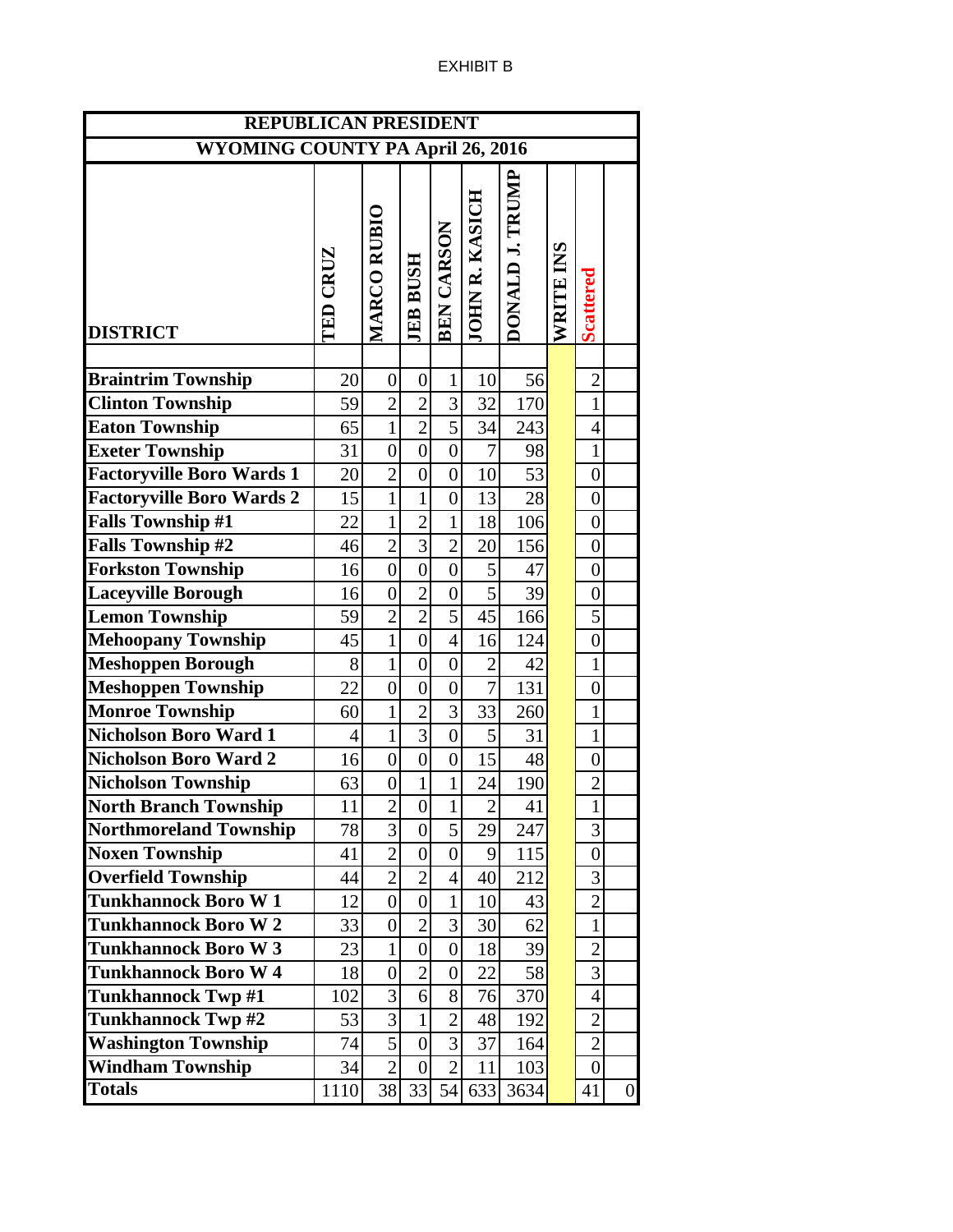| REPUBLICAN UNITED STATES SENATOR        |            |           |                  |  |  |  |
|-----------------------------------------|------------|-----------|------------------|--|--|--|
| <b>WYOMING COUNTY PA APRIL 26, 2016</b> |            |           |                  |  |  |  |
| <b>DISTRICT</b>                         | PAT TOOMEY | WRITE INS | Scattered        |  |  |  |
| <b>Braintrim Township</b>               | 79         |           | $\mathbf{1}$     |  |  |  |
| <b>Clinton Township</b>                 | 222        |           | $\overline{4}$   |  |  |  |
| <b>Eaton Township</b>                   | 295        |           | $\mathbf{1}$     |  |  |  |
| <b>Exeter Township</b>                  | 109        |           | $\mathbf{1}$     |  |  |  |
| <b>Factoryville Boro Wards 1</b>        | 66         |           | $\overline{2}$   |  |  |  |
| <b>Factoryville Boro Wards 2</b>        | 50         |           | $\overline{0}$   |  |  |  |
| <b>Falls Township #1</b>                | 117        |           | $\overline{0}$   |  |  |  |
| <b>Falls Township #2</b>                | 182        |           | 5                |  |  |  |
| <b>Forkston Township</b>                | 62         |           | $\boldsymbol{0}$ |  |  |  |
| <b>Laceyville Borough</b>               | 55         |           | $\overline{0}$   |  |  |  |
| <b>Lemon Township</b>                   | 228        |           | 5                |  |  |  |
| <b>Mehoopany Township</b>               | 158        |           | $\overline{2}$   |  |  |  |
| <b>Meshoppen Borough</b>                | 42         |           | $\overline{0}$   |  |  |  |
| <b>Meshoppen Township</b>               | 135        |           | $\overline{0}$   |  |  |  |
| <b>Monroe Township</b>                  | 296        |           | $\overline{2}$   |  |  |  |
| <b>Nicholson Boro Ward 1</b>            | 35         |           | $\overline{0}$   |  |  |  |
| Nicholson Boro Ward 2                   | 71         |           | 1                |  |  |  |
| <b>Nicholson Township</b>               | 235        |           | $\mathbf{1}$     |  |  |  |
| <b>North Branch Township</b>            | 49         |           | $\overline{0}$   |  |  |  |
| <b>Northmoreland Township</b>           | 297        |           | 1                |  |  |  |
| <b>Noxen Township</b>                   | 129        |           | $\overline{2}$   |  |  |  |
| <b>Overfield Township</b>               | 253        |           | 3                |  |  |  |
| <b>Tunkhannock Boro W1</b>              | 50         |           | 1                |  |  |  |
| <b>Tunkhannock Boro W2</b>              | 98         |           | 1                |  |  |  |
| <b>Tunkhannock Boro W3</b>              | 67         |           | $\overline{0}$   |  |  |  |
| <b>Tunkhannock Boro W4</b>              | 82         |           | $\overline{0}$   |  |  |  |
| <b>Tunkhannock Twp #1</b>               | 463        |           | $\overline{4}$   |  |  |  |
| <b>Tunkhannock Twp #2</b>               | 260        |           | 0                |  |  |  |
| <b>Washington Township</b>              | 247        |           | 1                |  |  |  |
| <b>Windham Township</b>                 | 135        |           | $\overline{0}$   |  |  |  |
| <b>Totals</b>                           | 4567       |           | 38 0 0 0 0 0 0   |  |  |  |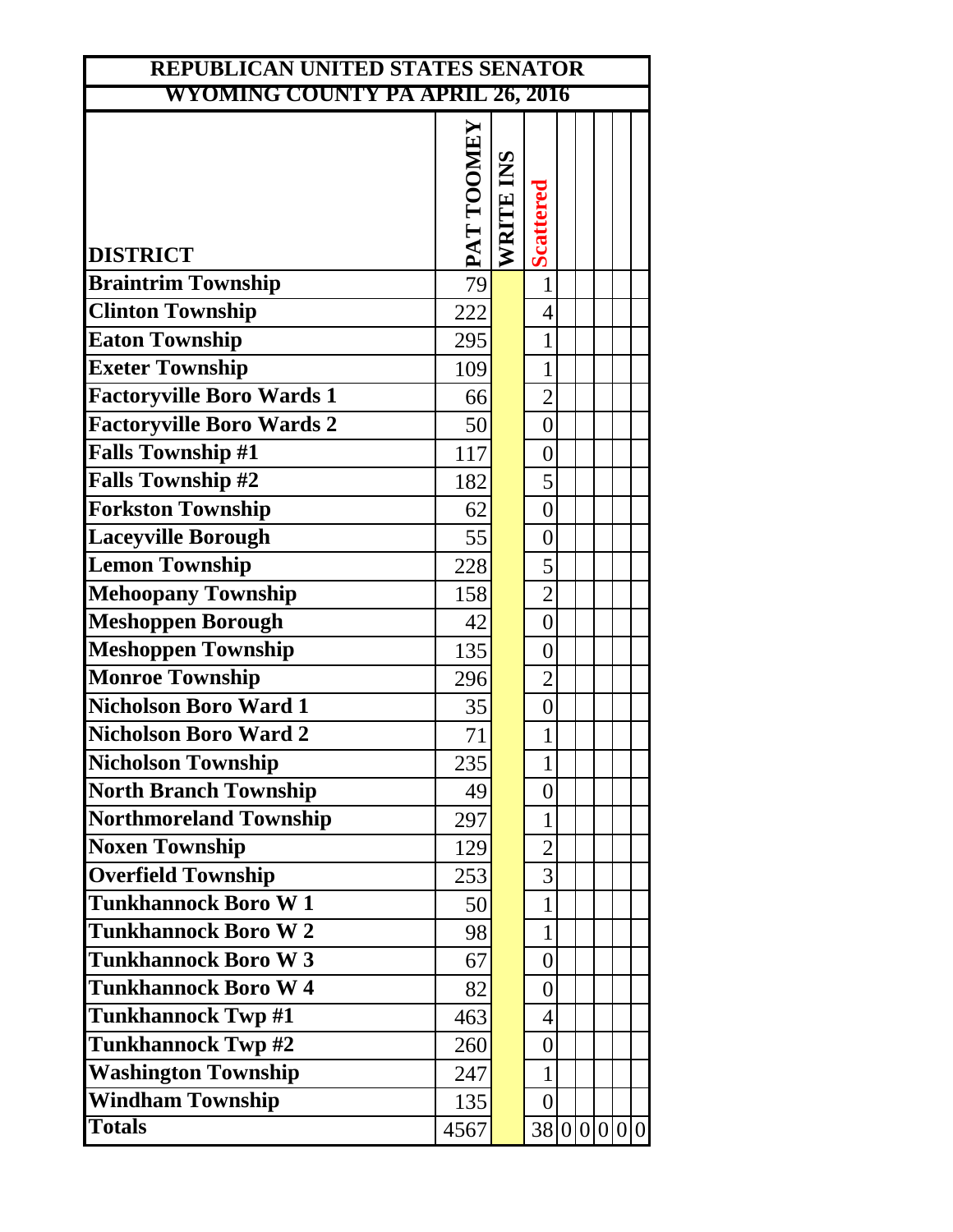|                                  |                                         | <b>REPUBLICAN Atty General</b> |           |                  |   |                 |                 |   |                  |                |   |   |                |   |                |   |                |
|----------------------------------|-----------------------------------------|--------------------------------|-----------|------------------|---|-----------------|-----------------|---|------------------|----------------|---|---|----------------|---|----------------|---|----------------|
|                                  | <b>WYOMING COUNTY PA APRIL 26, 2016</b> |                                |           |                  |   |                 |                 |   |                  |                |   |   |                |   |                |   |                |
|                                  |                                         |                                |           |                  |   |                 |                 |   |                  |                |   |   |                |   |                |   |                |
|                                  |                                         |                                |           |                  |   |                 |                 |   |                  |                |   |   |                |   |                |   |                |
|                                  |                                         |                                |           |                  |   |                 |                 |   |                  |                |   |   |                |   |                |   |                |
|                                  |                                         |                                |           |                  |   |                 |                 |   |                  |                |   |   |                |   |                |   |                |
|                                  |                                         |                                |           |                  |   |                 |                 |   |                  |                |   |   |                |   |                |   |                |
| <b>DISTRICT</b>                  | <b>JOE PETERS</b>                       | RAFFERTY<br>E                  | WRITE INS | scattered        |   |                 |                 |   |                  |                |   |   |                |   |                |   |                |
| <b>Braintrim Township</b>        | 72                                      | 13                             |           | $\mathbf{1}$     |   |                 |                 |   |                  |                |   |   |                |   |                |   |                |
| <b>Clinton Township</b>          | 210                                     | 40                             |           | $\boldsymbol{0}$ |   |                 |                 |   |                  |                |   |   |                |   |                |   |                |
| <b>Eaton Township</b>            | 289                                     | 35                             |           | $\overline{c}$   |   |                 |                 |   |                  |                |   |   |                |   |                |   |                |
| <b>Exeter Township</b>           | 108                                     | 13                             |           | $\boldsymbol{0}$ |   |                 |                 |   |                  |                |   |   |                |   |                |   |                |
| <b>Factoryville Boro Wards 1</b> | 67                                      | $\overline{7}$                 |           | $\overline{3}$   |   |                 |                 |   |                  |                |   |   |                |   |                |   |                |
| <b>Factoryville Boro Wards 2</b> | 44                                      | $\overline{7}$                 |           | $\overline{0}$   |   |                 |                 |   |                  |                |   |   |                |   |                |   |                |
| <b>Falls Township #1</b>         | 123                                     | 10                             |           | $\boldsymbol{0}$ |   |                 |                 |   |                  |                |   |   |                |   |                |   |                |
| <b>Falls Township #2</b>         | 197                                     | 17                             |           | $\mathbf{1}$     |   |                 |                 |   |                  |                |   |   |                |   |                |   |                |
| <b>Forkston Township</b>         | 56                                      | 6                              |           | $\mathbf{1}$     |   |                 |                 |   |                  |                |   |   |                |   |                |   |                |
| <b>Laceyville Borough</b>        | 50                                      | $\overline{5}$                 |           | $\boldsymbol{0}$ |   |                 |                 |   |                  |                |   |   |                |   |                |   |                |
| <b>Lemon Township</b>            | 235                                     | 25                             |           | $\boldsymbol{0}$ |   |                 |                 |   |                  |                |   |   |                |   |                |   |                |
| <b>Mehoopany Township</b>        | 158                                     | $\overline{22}$                |           | $\overline{0}$   |   |                 |                 |   |                  |                |   |   |                |   |                |   |                |
| <b>Meshoppen Borough</b>         | 42                                      | 6                              |           | $\boldsymbol{0}$ |   |                 |                 |   |                  |                |   |   |                |   |                |   |                |
| <b>Meshoppen Township</b>        | 133                                     | 15                             |           | $\boldsymbol{0}$ |   |                 |                 |   |                  |                |   |   |                |   |                |   |                |
| <b>Monroe Township</b>           | 295                                     | 32                             |           | $\boldsymbol{0}$ |   |                 |                 |   |                  |                |   |   |                |   |                |   |                |
| <b>Nicholson Boro Ward 1</b>     | 34                                      | 5                              |           | $\boldsymbol{0}$ |   |                 |                 |   |                  |                |   |   |                |   |                |   |                |
| <b>Nicholson Boro Ward 2</b>     | 62                                      | 12                             |           | $\mathbf{1}$     |   |                 |                 |   |                  |                |   |   |                |   |                |   |                |
| <b>Nicholson Township</b>        | 232                                     | 26                             |           | $\boldsymbol{0}$ |   |                 |                 |   |                  |                |   |   |                |   |                |   |                |
| <b>North Branch Township</b>     | 47                                      | 6                              |           | $\boldsymbol{0}$ |   |                 |                 |   |                  |                |   |   |                |   |                |   |                |
| <b>Northmoreland Township</b>    | 294                                     | 34                             |           | $\mathbf{1}$     |   |                 |                 |   |                  |                |   |   |                |   |                |   |                |
| <b>Noxen Township</b>            | 133                                     | 10                             |           | $\boldsymbol{0}$ |   |                 |                 |   |                  |                |   |   |                |   |                |   |                |
| <b>Overfield Township</b>        | 267                                     | 25                             |           | $\mathbf{1}$     |   |                 |                 |   |                  |                |   |   |                |   |                |   |                |
| <b>Tunkhannock Boro W1</b>       | 49                                      | 12                             |           | $\boldsymbol{0}$ |   |                 |                 |   |                  |                |   |   |                |   |                |   |                |
| <b>Tunkhannock Boro W2</b>       | 108                                     | 11                             |           | $\boldsymbol{0}$ |   |                 |                 |   |                  |                |   |   |                |   |                |   |                |
| <b>Tunkhannock Boro W3</b>       | 66                                      | 10                             |           | $\boldsymbol{0}$ |   |                 |                 |   |                  |                |   |   |                |   |                |   |                |
| <b>Tunkhannock Boro W4</b>       | 77                                      | 18                             |           | $\boldsymbol{0}$ |   |                 |                 |   |                  |                |   |   |                |   |                |   |                |
| <b>Tunkhannock Twp#1</b>         | 458                                     | 52                             |           | $\boldsymbol{0}$ |   |                 |                 |   |                  |                |   |   |                |   |                |   |                |
| <b>Tunkhannock Twp#2</b>         | 251                                     | 28                             |           | $\boldsymbol{0}$ |   |                 |                 |   |                  |                |   |   |                |   |                |   |                |
| <b>Washington Township</b>       | 234                                     | 33                             |           | $\boldsymbol{0}$ |   |                 |                 |   |                  |                |   |   |                |   |                |   |                |
| <b>Windham Township</b>          | 131                                     | 10                             |           | $\boldsymbol{0}$ |   |                 |                 |   |                  |                |   |   |                |   |                |   |                |
| <b>Totals</b>                    | 4522 545                                |                                |           | 11               | 0 | $\vert 0 \vert$ | $\vert 0 \vert$ | 0 | $\boldsymbol{0}$ | $\overline{0}$ | 0 | 0 | $\overline{0}$ | 0 | $\overline{0}$ | 0 | $\overline{0}$ |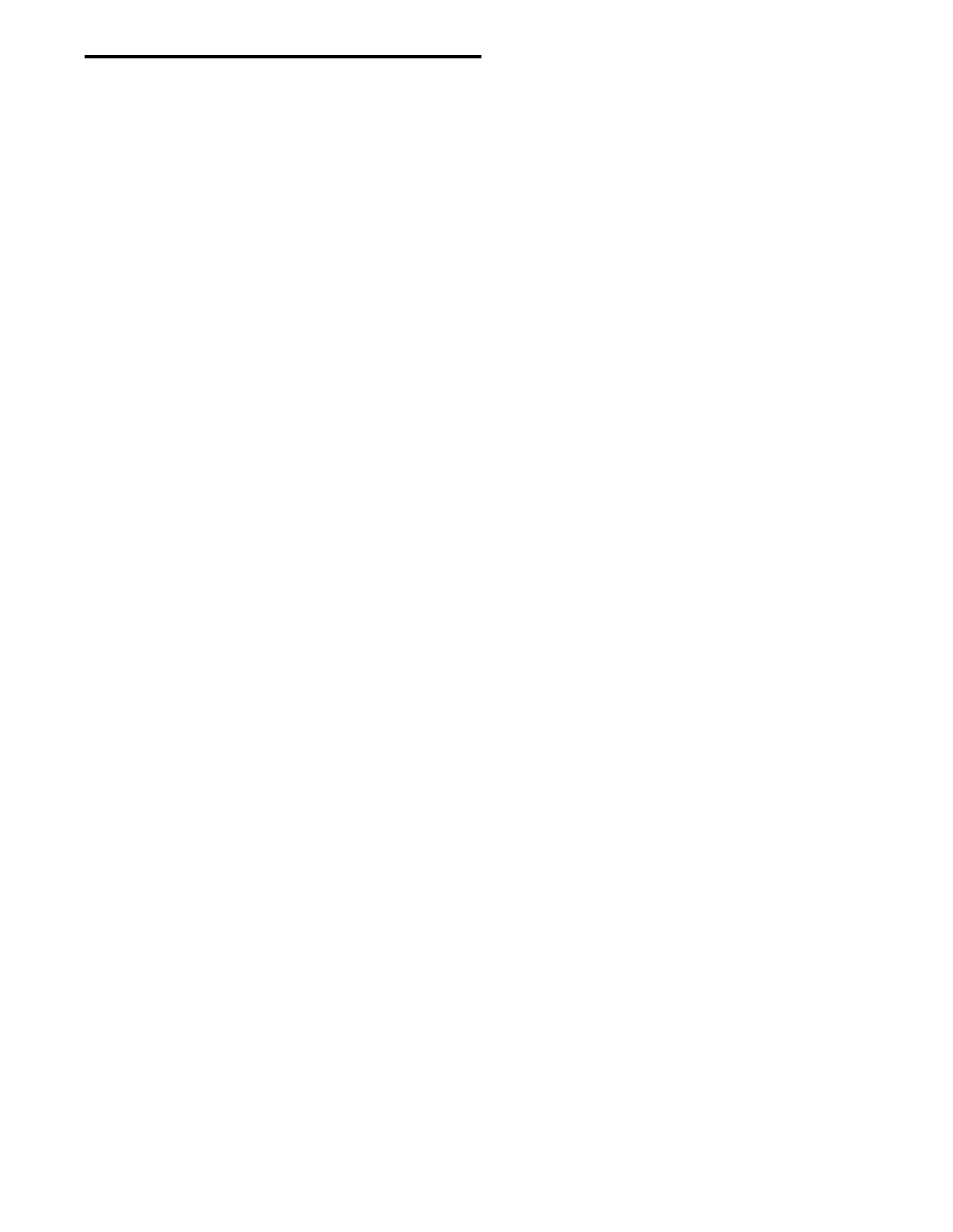| <b>REPUBLICAN Auditor General</b>                         |                   |           |                                  |                 |                |                |                |                |              |                |                |                |
|-----------------------------------------------------------|-------------------|-----------|----------------------------------|-----------------|----------------|----------------|----------------|----------------|--------------|----------------|----------------|----------------|
| <b>WYOMING COUNTY PA APRIL 26, 2016</b>                   |                   |           |                                  |                 |                |                |                |                |              |                |                |                |
|                                                           |                   |           |                                  |                 |                |                |                |                |              |                |                |                |
|                                                           |                   |           |                                  |                 |                |                |                |                |              |                |                |                |
|                                                           |                   |           |                                  |                 |                |                |                |                |              |                |                |                |
|                                                           |                   |           |                                  |                 |                |                |                |                |              |                |                |                |
|                                                           |                   |           |                                  |                 |                |                |                |                |              |                |                |                |
|                                                           |                   |           |                                  |                 |                |                |                |                |              |                |                |                |
|                                                           | <b>JOHN BROWN</b> | WRITE INS | <b>Scattered</b>                 |                 |                |                |                |                |              |                |                |                |
| <b>DISTRICT</b>                                           |                   |           |                                  |                 |                |                |                |                |              |                |                |                |
|                                                           |                   |           |                                  |                 |                |                |                |                |              |                |                |                |
| <b>Braintrim Township</b>                                 | 70                |           | $\boldsymbol{0}$                 |                 |                |                |                |                |              |                |                |                |
| <b>Clinton Township</b>                                   | 209               |           | 1                                |                 |                |                |                |                |              |                |                |                |
| <b>Eaton Township</b>                                     | 266               |           | $\overline{0}$                   |                 |                |                |                |                |              |                |                |                |
| <b>Exeter Township</b>                                    | 97                |           | 1                                |                 |                |                |                |                |              |                |                |                |
| <b>Factoryville Boro Wards 1</b>                          | 59                |           | $\overline{2}$                   |                 |                |                |                |                |              |                |                |                |
| <b>Factoryville Boro Wards 2</b>                          | 45                |           | $\boldsymbol{0}$                 |                 |                |                |                |                |              |                |                |                |
| <b>Falls Township #1</b>                                  | 117               |           | 1                                |                 |                |                |                |                |              |                |                |                |
| <b>Falls Township #2</b>                                  | 161               |           | $\mathbf{0}$                     |                 |                |                |                |                |              |                |                |                |
| <b>Forkston Township</b>                                  | 55                |           | $\boldsymbol{0}$                 |                 |                |                |                |                |              |                |                |                |
| <b>Laceyville Borough</b>                                 | 45                |           | $\mathbf{0}$                     |                 |                |                |                |                |              |                |                |                |
| <b>Lemon Township</b>                                     | 222               |           | $\boldsymbol{0}$                 |                 |                |                |                |                |              |                |                |                |
| <b>Mehoopany Township</b>                                 | 147               |           | $\mathbf{1}$                     |                 |                |                |                |                |              |                |                |                |
| Meshoppen Borough                                         | 36                |           | $\mathbf{0}$                     |                 |                |                |                |                |              |                |                |                |
| <b>Meshoppen Township</b>                                 | 123               |           | $\overline{0}$                   |                 |                |                |                |                |              |                |                |                |
| <b>Monroe Township</b><br>Nicholson Boro Ward 1           | 264               |           | $\boldsymbol{0}$                 |                 |                |                |                |                |              |                |                |                |
| <b>Nicholson Boro Ward 2</b>                              | 31                |           | $\mathbf{0}$                     |                 |                |                |                |                |              |                |                |                |
|                                                           | 62                |           | 1                                |                 |                |                |                |                |              |                |                |                |
| <b>Nicholson Township</b><br><b>North Branch Township</b> | 202               |           | $\mathbf{0}$                     |                 |                |                |                |                |              |                |                |                |
| <b>Northmoreland Township</b>                             | 40<br>269         |           | $\boldsymbol{0}$<br>$\mathbf{0}$ |                 |                |                |                |                |              |                |                |                |
| <b>Noxen Township</b>                                     |                   |           | $\boldsymbol{0}$                 |                 |                |                |                |                |              |                |                |                |
| <b>Overfield Township</b>                                 | 110<br>236        |           | $\mathbf{1}$                     |                 |                |                |                |                |              |                |                |                |
| <b>Tunkhannock Boro W1</b>                                | 45                |           | $\boldsymbol{0}$                 |                 |                |                |                |                |              |                |                |                |
| <b>Tunkhannock Boro W2</b>                                |                   |           |                                  |                 |                |                |                |                |              |                |                |                |
| <b>Tunkhannock Boro W3</b>                                | 86<br>57          |           | $\boldsymbol{0}$<br>$\mathbf{0}$ |                 |                |                |                |                |              |                |                |                |
| <b>Tunkhannock Boro W4</b>                                | 81                |           | $\boldsymbol{0}$                 |                 |                |                |                |                |              |                |                |                |
| <b>Tunkhannock Twp #1</b>                                 | 416               |           | 1                                |                 |                |                |                |                |              |                |                |                |
| <b>Tunkhannock Twp#2</b>                                  | 227               |           | $\boldsymbol{0}$                 |                 |                |                |                |                |              |                |                |                |
| <b>Washington Township</b>                                | 229               |           | $\boldsymbol{0}$                 |                 |                |                |                |                |              |                |                |                |
| <b>Windham Township</b>                                   | 115               |           | 1                                |                 |                |                |                |                |              |                |                |                |
| <b>Totals</b>                                             | 4122              |           | 10                               | $\vert 0 \vert$ | $\overline{0}$ | $\overline{0}$ | $\overline{0}$ | $\overline{0}$ | $\mathbf{0}$ | $\overline{0}$ | $\overline{0}$ | $\overline{0}$ |
|                                                           |                   |           |                                  |                 |                |                |                |                |              |                |                |                |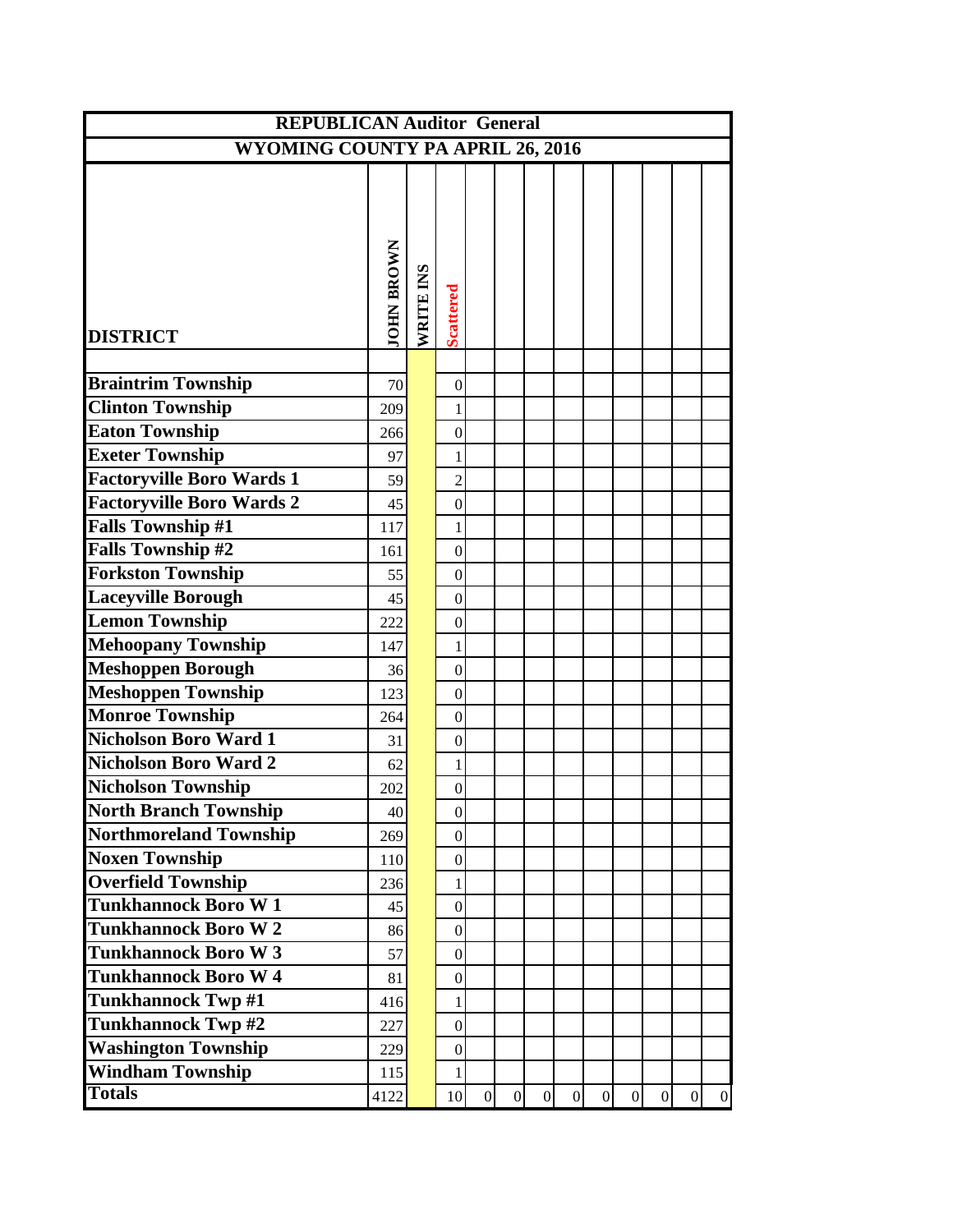| <b>REPUBLICAN STATE TREASURER</b> |                  |           |                  |                 |                |                |                 |                |                |                  |                |                |              |
|-----------------------------------|------------------|-----------|------------------|-----------------|----------------|----------------|-----------------|----------------|----------------|------------------|----------------|----------------|--------------|
| WYOMING COUNTY PA APRIL 26, 2016  |                  |           |                  |                 |                |                |                 |                |                |                  |                |                |              |
| <b>DISTRICT</b>                   | <b>LION OLLC</b> | WRITE INS | <b>Scattered</b> |                 |                |                |                 |                |                |                  |                |                |              |
|                                   |                  |           |                  |                 |                |                |                 |                |                |                  |                |                |              |
| <b>Braintrim Township</b>         | 67               |           | $\boldsymbol{0}$ |                 |                |                |                 |                |                |                  |                |                |              |
| <b>Clinton Township</b>           | 209              |           | 1                |                 |                |                |                 |                |                |                  |                |                |              |
| <b>Eaton Township</b>             | 263              |           | $\overline{0}$   |                 |                |                |                 |                |                |                  |                |                |              |
| <b>Exeter Township</b>            | 93               |           | $\overline{0}$   |                 |                |                |                 |                |                |                  |                |                |              |
| <b>Factoryville Boro Wards 1</b>  | 59               |           | $\overline{2}$   |                 |                |                |                 |                |                |                  |                |                |              |
| <b>Factoryville Boro Wards 2</b>  | 46               |           | $\overline{0}$   |                 |                |                |                 |                |                |                  |                |                |              |
| <b>Falls Township #1</b>          | 117              |           | $\overline{0}$   |                 |                |                |                 |                |                |                  |                |                |              |
| <b>Falls Township #2</b>          | 169              |           | $\overline{0}$   |                 |                |                |                 |                |                |                  |                |                |              |
| <b>Forkston Township</b>          | 54               |           | $\overline{0}$   |                 |                |                |                 |                |                |                  |                |                |              |
| <b>Laceyville Borough</b>         | 42               |           | $\overline{0}$   |                 |                |                |                 |                |                |                  |                |                |              |
| <b>Lemon Township</b>             | 215              |           | $\overline{0}$   |                 |                |                |                 |                |                |                  |                |                |              |
| <b>Mehoopany Township</b>         | 145              |           | $\mathbf{1}$     |                 |                |                |                 |                |                |                  |                |                |              |
| <b>Meshoppen Borough</b>          | 34               |           | $\overline{0}$   |                 |                |                |                 |                |                |                  |                |                |              |
| <b>Meshoppen Township</b>         | 125              |           | $\overline{0}$   |                 |                |                |                 |                |                |                  |                |                |              |
| <b>Monroe Township</b>            | 254              |           | $\overline{0}$   |                 |                |                |                 |                |                |                  |                |                |              |
| <b>Nicholson Boro Ward 1</b>      | 29               |           | $\overline{0}$   |                 |                |                |                 |                |                |                  |                |                |              |
| <b>Nicholson Boro Ward 2</b>      | 65               |           |                  |                 |                |                |                 |                |                |                  |                |                |              |
| <b>Nicholson Township</b>         | 198              |           | $\overline{0}$   |                 |                |                |                 |                |                |                  |                |                |              |
| <b>North Branch Township</b>      | 37               |           | $\overline{0}$   |                 |                |                |                 |                |                |                  |                |                |              |
| <b>Northmoreland Township</b>     | 259              |           | $\overline{2}$   |                 |                |                |                 |                |                |                  |                |                |              |
| <b>Noxen Township</b>             | 109              |           |                  |                 |                |                |                 |                |                |                  |                |                |              |
| <b>Overfield Township</b>         | 227              |           | $\mathbf{2}$     |                 |                |                |                 |                |                |                  |                |                |              |
| <b>Tunkhannock Boro W1</b>        | 47               |           | $\boldsymbol{0}$ |                 |                |                |                 |                |                |                  |                |                |              |
| <b>Tunkhannock Boro W2</b>        | 89               |           | $\boldsymbol{0}$ |                 |                |                |                 |                |                |                  |                |                |              |
| <b>Tunkhannock Boro W3</b>        | 57               |           | $\boldsymbol{0}$ |                 |                |                |                 |                |                |                  |                |                |              |
| <b>Tunkhannock Boro W4</b>        | 79               |           | $\boldsymbol{0}$ |                 |                |                |                 |                |                |                  |                |                |              |
| <b>Tunkhannock Twp #1</b>         | 410              |           | $\overline{2}$   |                 |                |                |                 |                |                |                  |                |                |              |
| <b>Tunkhannock Twp#2</b>          | 227              |           | $\mathbf{1}$     |                 |                |                |                 |                |                |                  |                |                |              |
| <b>Washington Township</b>        | 223              |           | $\overline{0}$   |                 |                |                |                 |                |                |                  |                |                |              |
| <b>Windham Township</b>           | 115              |           | 1                |                 |                |                |                 |                |                |                  |                |                |              |
| <b>Totals</b>                     | 4063             |           | 14               | $\vert 0 \vert$ | $\overline{0}$ | $\overline{0}$ | $\vert 0 \vert$ | $\overline{0}$ | $\overline{0}$ | $\boldsymbol{0}$ | $\overline{0}$ | $\overline{0}$ | $\mathbf{0}$ |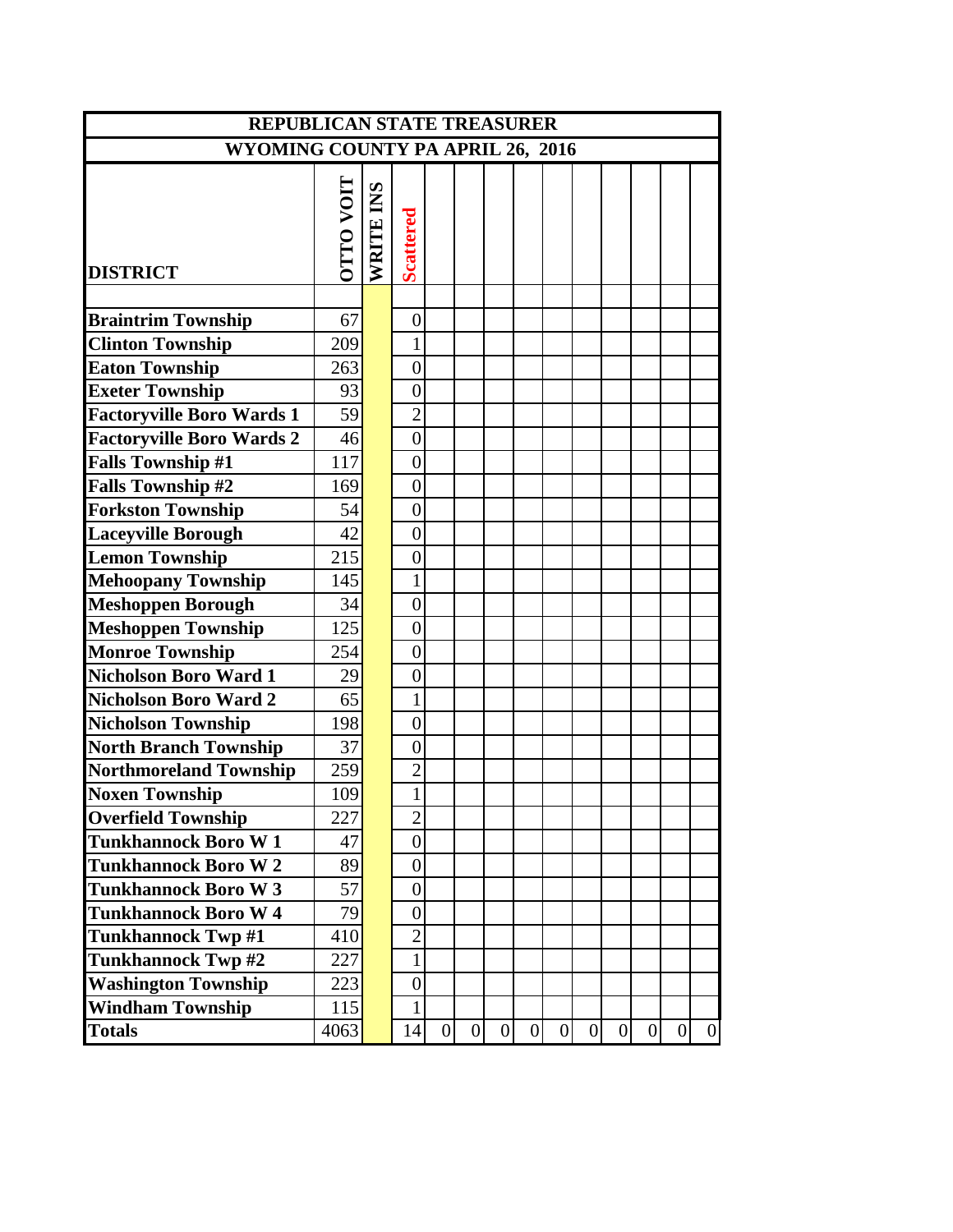| <b>REPUBLICAN REPRESENTATIVES IN CONGRESS 11H</b> |                |           |                          |             |                |   |   |   |                |   |             |
|---------------------------------------------------|----------------|-----------|--------------------------|-------------|----------------|---|---|---|----------------|---|-------------|
| <b>WYOMING COUNTY PA APRIL 26, 2016</b>           |                |           |                          |             |                |   |   |   |                |   |             |
| <b>DISTRICT</b>                                   | NILOU BARLETTA | WRITE INS | <b>Scattered</b>         |             |                |   |   |   |                |   |             |
| <b>Braintrim Township</b>                         |                |           | $\overline{0}$           |             |                |   |   |   |                |   |             |
| <b>Clinton Township</b>                           | 238            |           | 3                        |             |                |   |   |   |                |   |             |
| <b>Eaton Township</b>                             | 315            |           | 4                        |             |                |   |   |   |                |   |             |
| <b>Exeter Township</b>                            | 117            |           | 1                        |             |                |   |   |   |                |   |             |
| <b>Factoryville Boro Wards 1</b>                  | 73             |           | 3                        |             |                |   |   |   |                |   |             |
| <b>Factoryville Boro Wards 2</b>                  | 50             |           | $\overline{0}$           |             |                |   |   |   |                |   |             |
| <b>Falls Township #1</b>                          | 133            |           | $\overline{0}$           |             |                |   |   |   |                |   |             |
| <b>Falls Township #2</b>                          | 196            |           | $\overline{2}$           |             |                |   |   |   |                |   |             |
| <b>Forkston Township</b>                          | 65             |           | $\overline{0}$           |             |                |   |   |   |                |   |             |
| <b>Laceyville Borough</b>                         | 49             |           | 1                        |             |                |   |   |   |                |   |             |
| <b>Lemon Township</b>                             | 240            |           | 8                        |             |                |   |   |   |                |   |             |
| <b>Mehoopany Township</b>                         | 165            |           | $\overline{0}$           |             |                |   |   |   |                |   |             |
| <b>Meshoppen Borough</b>                          | 45             |           | $\overline{0}$           |             |                |   |   |   |                |   |             |
| <b>Meshoppen Township</b>                         | 137            |           | $\overline{0}$           |             |                |   |   |   |                |   |             |
| <b>Monroe Township</b>                            | 315            |           | $\overline{2}$           |             |                |   |   |   |                |   |             |
| <b>Nicholson Boro Ward 1</b>                      | 38             |           | $\overline{0}$           |             |                |   |   |   |                |   |             |
| <b>Nicholson Boro Ward 2</b>                      | 66             |           | 1                        |             |                |   |   |   |                |   |             |
| <b>Nicholson Township</b>                         | 231            |           | 3                        |             |                |   |   |   |                |   |             |
| <b>North Branch Township</b>                      | 45             |           | $\overline{1}$           |             |                |   |   |   |                |   |             |
| <b>Northmoreland Township</b>                     | 315            |           | $\overline{0}$           |             |                |   |   |   |                |   |             |
| <b>Noxen Township</b>                             | 139            |           | 0                        |             |                |   |   |   |                |   |             |
| <b>Overfield Township</b>                         | 260            |           | 5                        |             |                |   |   |   |                |   |             |
| <b>Tunkhannock Boro W1</b>                        | 58             |           | 1                        |             |                |   |   |   |                |   |             |
| <b>Tunkhannock Boro W2</b>                        | 104            |           | $\overline{2}$           |             |                |   |   |   |                |   |             |
| <b>Tunkhannock Boro W3</b>                        | 71             |           | $\overline{0}$           |             |                |   |   |   |                |   |             |
| <b>Tunkhannock Boro W 4</b>                       | 87             |           | $\overline{0}$           |             |                |   |   |   |                |   |             |
| <b>Tunkhannock Twp #1</b>                         | 466            |           | $\overline{\mathcal{A}}$ |             |                |   |   |   |                |   |             |
| <b>Tunkhannock Twp #2</b>                         | 266            |           | $\overline{0}$           |             |                |   |   |   |                |   |             |
| <b>Washington Township</b>                        | 253            |           | $\overline{0}$           |             |                |   |   |   |                |   |             |
| <b>Windham Township</b>                           | 122            |           | 1                        |             |                |   |   |   |                |   |             |
| <b>Totals</b>                                     | 4736           |           | 42                       | $\mathbf 0$ | $\overline{0}$ | 0 | 0 | 0 | $\overline{0}$ | 0 | $\mathbf 0$ |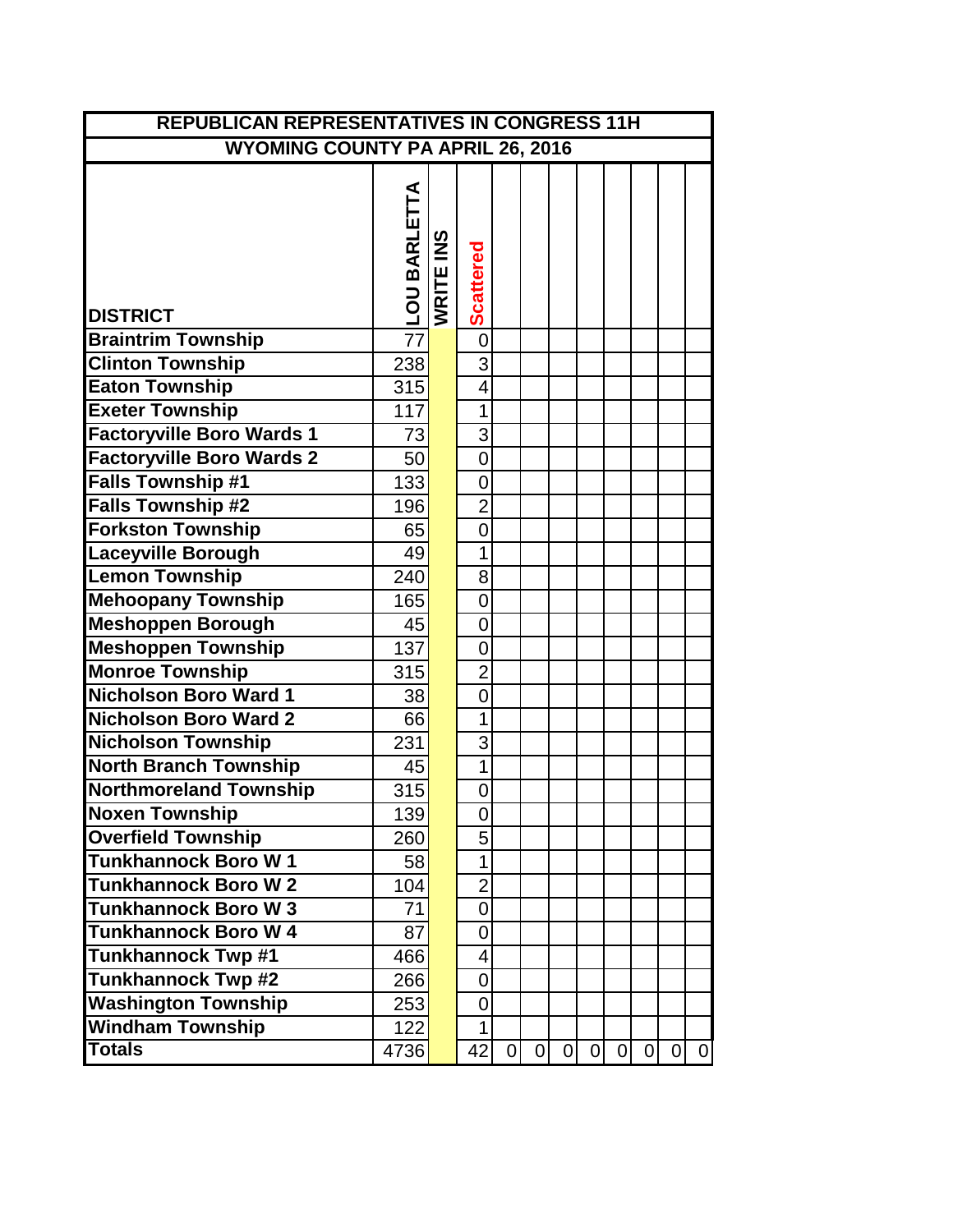| <b>REPUBLICAN REPRESENTATIVES IN GENERAL ASSEMBLY 117TH</b> |              |           |                  |  |  |  |  |  |  |  |  |
|-------------------------------------------------------------|--------------|-----------|------------------|--|--|--|--|--|--|--|--|
| <b>DISTRICT</b>                                             |              |           |                  |  |  |  |  |  |  |  |  |
| WYOMING COUNTY PA APRIL 26, 2016                            |              |           |                  |  |  |  |  |  |  |  |  |
| <b>DISTRICT</b>                                             | KAREN BOBACK | WRITE INS | <b>Scattered</b> |  |  |  |  |  |  |  |  |
|                                                             |              |           |                  |  |  |  |  |  |  |  |  |
| <b>Braintrim Township</b>                                   | 79           |           | $\overline{2}$   |  |  |  |  |  |  |  |  |
| <b>Clinton Township</b>                                     | 239          |           | $\overline{2}$   |  |  |  |  |  |  |  |  |
| <b>Eaton Township</b>                                       | 315          |           | $\overline{4}$   |  |  |  |  |  |  |  |  |
| <b>Exeter Township</b>                                      | 119          |           | $\mathbf{1}$     |  |  |  |  |  |  |  |  |
| <b>Factoryville Boro Wards 1</b>                            | 70           |           | $\overline{3}$   |  |  |  |  |  |  |  |  |
| <b>Factoryville Boro Wards 2</b>                            | 46           |           | $\overline{0}$   |  |  |  |  |  |  |  |  |
| <b>Falls Township #1</b>                                    | 132          |           | $\boldsymbol{0}$ |  |  |  |  |  |  |  |  |
| <b>Falls Township #2</b>                                    | 194          |           | $\mathbf{1}$     |  |  |  |  |  |  |  |  |
| <b>Forkston Township</b>                                    | 65           |           | $\overline{0}$   |  |  |  |  |  |  |  |  |
| <b>Laceyville Borough</b>                                   | 54           |           | $\overline{0}$   |  |  |  |  |  |  |  |  |
| <b>Lemon Township</b>                                       | 246          |           | $\overline{2}$   |  |  |  |  |  |  |  |  |
| <b>Mehoopany Township</b>                                   | 169          |           | $\overline{2}$   |  |  |  |  |  |  |  |  |
| <b>Meshoppen Borough</b>                                    | 46           |           | $\overline{0}$   |  |  |  |  |  |  |  |  |
| <b>Meshoppen Township</b>                                   | 146          |           | $\overline{0}$   |  |  |  |  |  |  |  |  |
| <b>Monroe Township</b>                                      | 318          |           | 3                |  |  |  |  |  |  |  |  |
| <b>Nicholson Boro Ward 1</b>                                | 40           |           | $\mathbf{1}$     |  |  |  |  |  |  |  |  |
| <b>Nicholson Boro Ward 2</b>                                | 69           |           | $\mathbf{1}$     |  |  |  |  |  |  |  |  |
| <b>Nicholson Township</b>                                   | 232          |           | $\boldsymbol{0}$ |  |  |  |  |  |  |  |  |
| <b>North Branch Township</b>                                | 50           |           | $\boldsymbol{0}$ |  |  |  |  |  |  |  |  |
| <b>Northmoreland Township</b>                               | 328          |           | $\overline{7}$   |  |  |  |  |  |  |  |  |
| <b>Noxen Township</b>                                       | 155          |           | $\overline{0}$   |  |  |  |  |  |  |  |  |
| <b>Overfield Township</b>                                   | 264          |           | $\overline{2}$   |  |  |  |  |  |  |  |  |
| <b>Tunkhannock Boro W1</b>                                  | 54           |           | $\overline{0}$   |  |  |  |  |  |  |  |  |
| <b>Tunkhannock Boro W2</b>                                  | 115          |           | 1                |  |  |  |  |  |  |  |  |
| <b>Tunkhannock Boro W3</b>                                  | 67           |           | $\mathbf{1}$     |  |  |  |  |  |  |  |  |
| <b>Tunkhannock Boro W 4</b>                                 | 92           |           | 1                |  |  |  |  |  |  |  |  |
| <b>Tunkhannock Twp #1</b>                                   | 489          |           | 3                |  |  |  |  |  |  |  |  |
| <b>Tunkhannock Twp #2</b>                                   | 257          |           | 3                |  |  |  |  |  |  |  |  |
| <b>Washington Township</b>                                  | 259          |           | $\mathbf{0}$     |  |  |  |  |  |  |  |  |
| <b>Windham Township</b>                                     | 138          |           | $\mathbf{1}$     |  |  |  |  |  |  |  |  |
|                                                             | 4847         |           | 41               |  |  |  |  |  |  |  |  |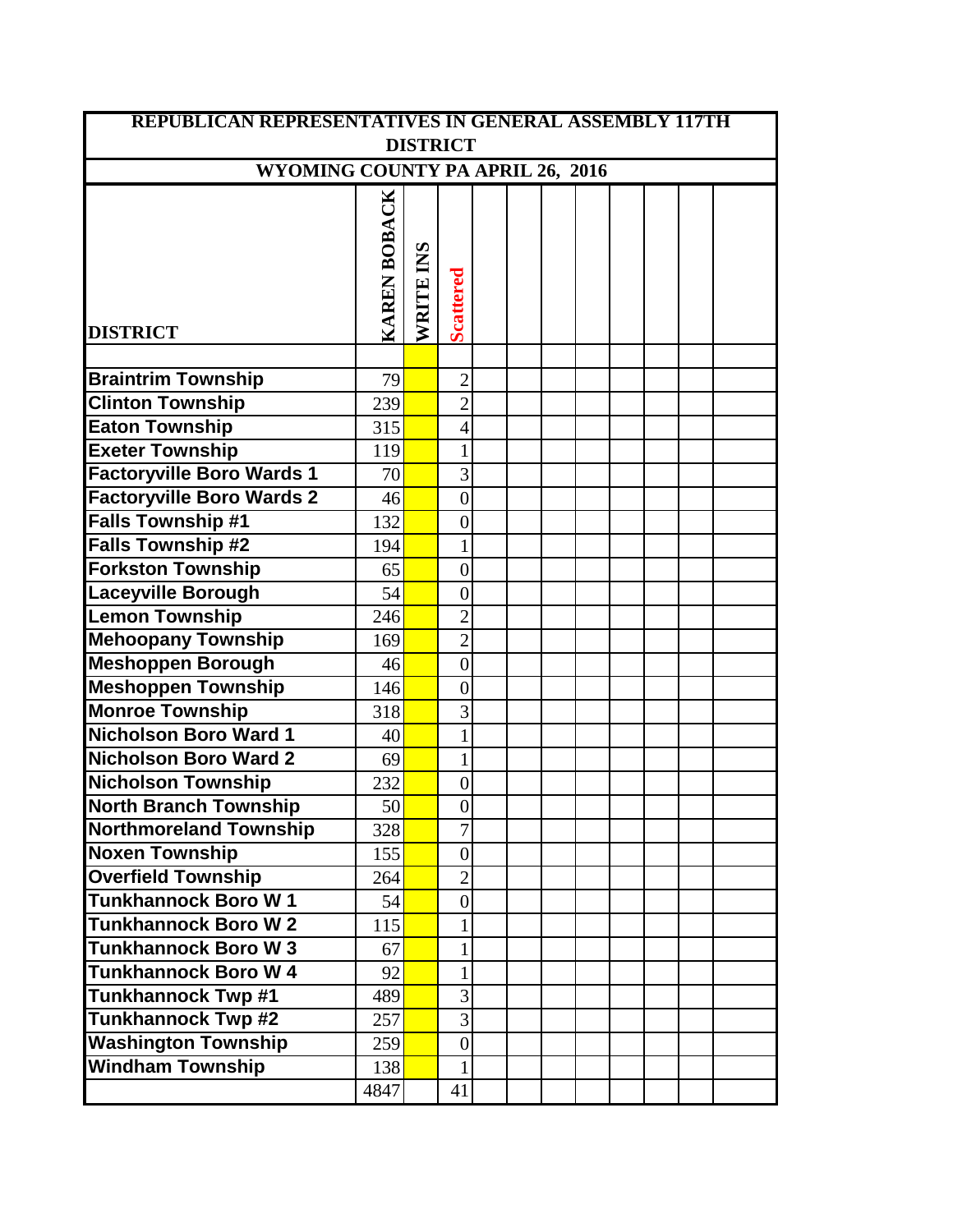| DELEGATE TO THE REPUBLICAN NATIONAL CONVENTION |                                         |                                                    |                                  |                 |                         |                                                |                 |                                    |                      |                        |                               |                         |                         |                      |                  |           |                  |                |
|------------------------------------------------|-----------------------------------------|----------------------------------------------------|----------------------------------|-----------------|-------------------------|------------------------------------------------|-----------------|------------------------------------|----------------------|------------------------|-------------------------------|-------------------------|-------------------------|----------------------|------------------|-----------|------------------|----------------|
|                                                | <b>WYOMING COUNTY PA APRIL 26, 2016</b> |                                                    |                                  |                 |                         |                                                |                 |                                    |                      |                        |                               |                         |                         |                      |                  |           |                  |                |
| <b>DISTRICT</b>                                | DAN MOSEL                               | <b>BEAR</b><br>$\dot{\mathbf{c}}$<br><b>PHILIP</b> | ADAMS<br>$\mathbf{a}$<br>RICHARD | RICK MORELLI    | <b>LOWMAN HENRY</b>     | <b>SUE HELM</b><br>$\mathbf C$<br><b>SUSAN</b> | REBECCA WARREN  | DAVID J MCELWEE                    | <b>MARLENE LOOSE</b> | SHERWOOD<br><b>NOQ</b> | <b>DREWNIAK</b><br>I<br>CAROL | JEFF HASTE              | <b>URBANSKI</b><br>BILL | SHECKTOR<br>ANDREW   | TOM PYNE         | WRITE INS | <b>Scattered</b> |                |
| <b>Braintrim Township</b>                      | 8                                       | $\overline{c}$                                     | 7                                | $\overline{36}$ | $\,6$                   | 14                                             | 11              | $\overline{26}$                    | 9                    | 42                     | 7                             | $\overline{3}$          | 11                      | 24                   | $\boldsymbol{8}$ |           | $\overline{0}$   |                |
| <b>Clinton Township</b>                        | 34                                      | 10                                                 | $\overline{20}$                  | 106             | $\overline{21}$         | $\overline{31}$                                | 30              | $\overline{96}$                    | $\overline{71}$      | 91                     | 33                            | 18                      | $\overline{20}$         | $\overline{56}$      | 16               |           | $\overline{3}$   |                |
| <b>Eaton Township</b>                          | 37                                      | $\overline{7}$                                     | $\overline{27}$                  | 147             | 30                      | $\overline{34}$                                | $\overline{53}$ | 110                                | 49                   | 153                    | $\overline{38}$               | 36                      | 38                      | 93                   | $\overline{23}$  |           | $\overline{0}$   |                |
| <b>Exeter Township</b>                         | 19                                      | $\overline{5}$                                     | $\overline{13}$                  | 64              | $\overline{22}$         | 9                                              | $\overline{14}$ | 46                                 | 31                   | 28                     | $\overline{16}$               | $6\phantom{1}6$         | $\overline{13}$         | $\overline{41}$      | $\overline{9}$   |           | $\overline{4}$   |                |
| <b>Factoryville Boro Wards 1</b>               | 13                                      | $\overline{2}$                                     | $\overline{11}$                  | 28              | $\boldsymbol{9}$        | $\overline{11}$                                | $\overline{15}$ | $\overline{23}$                    | $\overline{14}$      | $\overline{26}$        | $\overline{13}$               | $\overline{5}$          | $\overline{7}$          | $\overline{16}$      | $\overline{11}$  |           | 6                |                |
| <b>Factoryville Boro Wards 2</b>               | $\overline{10}$                         | $\overline{0}$                                     | $\overline{4}$                   | $\overline{12}$ | 10                      | 10                                             | 11              | 17                                 | 12                   | $\overline{14}$        | 15                            | 4                       | 7                       | 11                   | 4                |           | $\overline{3}$   |                |
| Falls Township #1                              | 16                                      | $\overline{5}$                                     | 20                               | 61              | 10                      | 18                                             | 16              | 53                                 | 31                   | 53                     | $\overline{8}$                | 7                       | $\overline{14}$         | 34                   | $\overline{8}$   |           | $\overline{0}$   |                |
| Falls Township #2                              | 26                                      | $\overline{6}$                                     | 15                               | $\overline{98}$ | $\overline{16}$         | $\overline{22}$                                | $\overline{27}$ | 82                                 | 33                   | 82                     | $\overline{25}$               | $\overline{25}$         | $\overline{20}$         | 59                   | $\overline{21}$  |           | $\overline{5}$   |                |
| <b>Forkston Township</b>                       | 4                                       | $\overline{3}$                                     | 7                                | $\overline{26}$ | 8 <sup>1</sup>          | 4                                              | 4               | 22                                 | 7                    | $\overline{28}$        | 7                             | 7                       | 4                       | $\overline{18}$      | $\overline{7}$   |           | $\overline{0}$   |                |
| Laceyville Borough                             | 7                                       | $\overline{3}$                                     | $\overline{4}$                   | 16              | 6                       | $\overline{9}$                                 | $\overline{6}$  | $\overline{17}$                    | $\overline{9}$       | $\overline{23}$        | 4                             | $\overline{8}$          | 3                       | 15                   | 4                |           | $\overline{0}$   |                |
| <b>Lemon Township</b>                          | 24                                      | $\overline{10}$                                    | $\overline{31}$                  | 108             | $\overline{32}$         | $\overline{28}$                                | $\overline{36}$ | $\overline{87}$                    | $\overline{30}$      | $\overline{119}$       | $\overline{36}$               | $\overline{22}$         | 33                      | $\overline{73}$      | $\overline{22}$  |           | $\overline{0}$   |                |
| <b>Mehoopany Township</b>                      | 23                                      | $\overline{11}$                                    | $\overline{35}$                  | 59              | $\overline{26}$         | $\overline{32}$                                | 26              | $\overline{37}$                    | $\overline{22}$      | 86                     | $\overline{18}$               | $\overline{18}$         | $\overline{15}$         | $\overline{33}$      | $\overline{21}$  |           | $\overline{0}$   |                |
| <b>Meshoppen Borough</b>                       | 3                                       | $\mathbf{1}$                                       | 4                                | $\overline{27}$ | $\overline{3}$          | $\overline{8}$                                 | $\overline{10}$ | $\overline{15}$                    | $\overline{7}$       | 18                     | 1                             | 8                       | $\overline{2}$          | $\overline{17}$      | $\overline{3}$   |           | $\mathbf 0$      |                |
| <b>Meshoppen Township</b>                      | $\overline{15}$                         | $\overline{6}$                                     | 14                               | 65              | $\overline{17}$         | $\overline{13}$                                | $\overline{22}$ | 50                                 | $\overline{26}$      | $\overline{71}$        | $\overline{13}$               | $\overline{13}$         | 14                      | 41                   | 12               |           | $\overline{3}$   |                |
| <b>Monroe Township</b>                         | $\overline{37}$                         | $\overline{17}$                                    | $\overline{24}$                  | 152             | $\overline{31}$         | $\overline{42}$                                | $\overline{38}$ | 103                                | 53                   | $\overline{128}$       | $\overline{37}$               | 31                      | $\overline{29}$         | 106                  | 25               |           | $\overline{0}$   |                |
| <b>Nicholson Boro Ward 1</b>                   | $\mathbf 1$                             | 0                                                  | $\overline{2}$                   | 20              | $\overline{2}$          | 4                                              | 4               | 18                                 | $6 \,$               | $\overline{25}$        | $\overline{2}$                | $\overline{2}$          | 4                       | $\overline{15}$      | $\overline{5}$   |           | $\mathbf 0$      |                |
| <b>Nicholson Boro Ward 2</b>                   | 8                                       | 4                                                  | 10                               | $\overline{35}$ | $\overline{2}$          | $\overline{8}$                                 | 7               | 35                                 | $\overline{3}$       | 33                     | $\overline{5}$                | $\overline{7}$          | $\overline{7}$          | 31                   | $\overline{2}$   |           | $\mathbf{1}$     |                |
| <b>Nicholson Township</b>                      | $\overline{36}$                         | 11                                                 | 18                               | 102             | 31                      | $\overline{26}$                                | 26              | 95                                 | 46                   | 107                    | $\overline{37}$               | 15                      | $\overline{20}$         | 59                   | $\overline{25}$  |           | 4                |                |
| <b>North Branch Township</b>                   | 4                                       | 4                                                  | $\overline{5}$                   | $\overline{29}$ | $\overline{2}$          | 8                                              | $\overline{5}$  | $\overline{16}$                    | $\overline{8}$       | $\overline{23}$        | 4                             | $\overline{5}$          | $\overline{5}$          | 11                   | $\overline{5}$   |           | 4                |                |
| <b>Northmoreland Township</b>                  | 53                                      | 10                                                 | $\overline{26}$                  | 147             | $\overline{38}$         | 33                                             | 36              | 107                                | 70                   | 141                    | $\overline{39}$               | 33                      | $\overline{39}$         | $\overline{80}$      | $\overline{22}$  |           | 11               |                |
| <b>Noxen Township</b>                          | 14                                      | $\overline{7}$                                     | $\overline{20}$                  | 71              | 11                      | 9                                              | 15              | 56                                 | $\overline{38}$      | 70                     | $\overline{16}$               | $\overline{11}$         | $\overline{12}$         | $\overline{40}$      | $\overline{8}$   |           | $\mathbf{1}$     |                |
| <b>Overfield Township</b>                      | 26                                      | $\overline{9}$                                     | 12                               | 135             | 20                      | $\overline{36}$                                | $\overline{39}$ | 115                                | 59                   | 124                    | $\overline{22}$               | 25                      | $\overline{32}$         | 92                   | 15               |           | 4                |                |
| <b>Tunkhannock Boro W1</b>                     | 10                                      | $\overline{2}$                                     | $\overline{7}$                   | $\overline{28}$ | $\overline{\mathbf{4}}$ | $\overline{8}$                                 | 10              | 20                                 | $\overline{11}$      | $\overline{24}$        | $\overline{6}$                | $\overline{\mathbf{4}}$ | 3                       | 12                   | $\overline{5}$   |           | $\mathbf{1}$     |                |
| <b>Tunkhannock Boro W2</b>                     | $\overline{11}$                         | $\overline{5}$                                     | $\boldsymbol{9}$                 | $\overline{35}$ | $\overline{8}$          | $\overline{16}$                                | $\overline{15}$ | $\overline{30}$                    | $\overline{21}$      | 64                     | $\overline{11}$               | $\overline{17}$         | $\overline{15}$         | $\overline{21}$      | $\overline{5}$   |           | $\overline{2}$   |                |
| <b>Tunkhannock Boro W3</b>                     | 18                                      | $\overline{6}$                                     | $\overline{4}$                   | 26              | 19                      | $\overline{12}$                                | $\overline{11}$ | 15                                 | $\overline{9}$       | 29                     | $\overline{11}$               | 12                      | $\overline{9}$          | $\overline{12}$      | $\overline{7}$   |           | $\overline{0}$   |                |
| Tunkhannock Boro W 4                           | 13                                      | $\,8\,$                                            | 9                                | 36              | $\sqrt{5}$              | 14                                             | 12              | 28                                 | 17                   | 50                     | $\overline{5}$                | 9                       | 11                      | 18                   | $\overline{7}$   |           | $6 \mid$         |                |
| <b>Tunkhannock Twp #1</b>                      | 66                                      | 28                                                 | 47                               | 210             | 62                      | $\overline{75}$                                | $\overline{82}$ | 165                                | $\overline{70}$      | 215                    | 56                            | 41                      | 55                      | 139                  | 36               |           | 9                |                |
| <b>Tunkhannock Twp #2</b>                      | 40                                      | $\boldsymbol{9}$                                   | 23                               | 145             | 17                      | 29                                             | 43              | 99                                 | 36                   | 109                    | 28                            | 26                      | 31                      | 84                   | 14               |           | $\vert 4 \vert$  |                |
| <b>Washington Township</b>                     | 45                                      | $\overline{8}$                                     | 23                               | 88              | 46                      | 36                                             | 38              | 63                                 | 55                   | 122                    | 42                            | 25                      | 34                      | 50                   | 17               |           | $\vert 4 \vert$  |                |
| <b>Windham Township</b>                        | 19                                      | 4                                                  | 17                               | 49              | 20                      | 19                                             | 21              | 28                                 | 13                   | 75                     | 18                            | 15                      | 11                      | 22                   | 13               |           | دن               |                |
| <b>Totals</b>                                  |                                         | 640 203                                            |                                  |                 |                         |                                                |                 | 468 2161 534 618 683 1674 866 2173 |                      |                        |                               |                         |                         | 573 458 518 1323 380 |                  |           | 78               | $\overline{0}$ |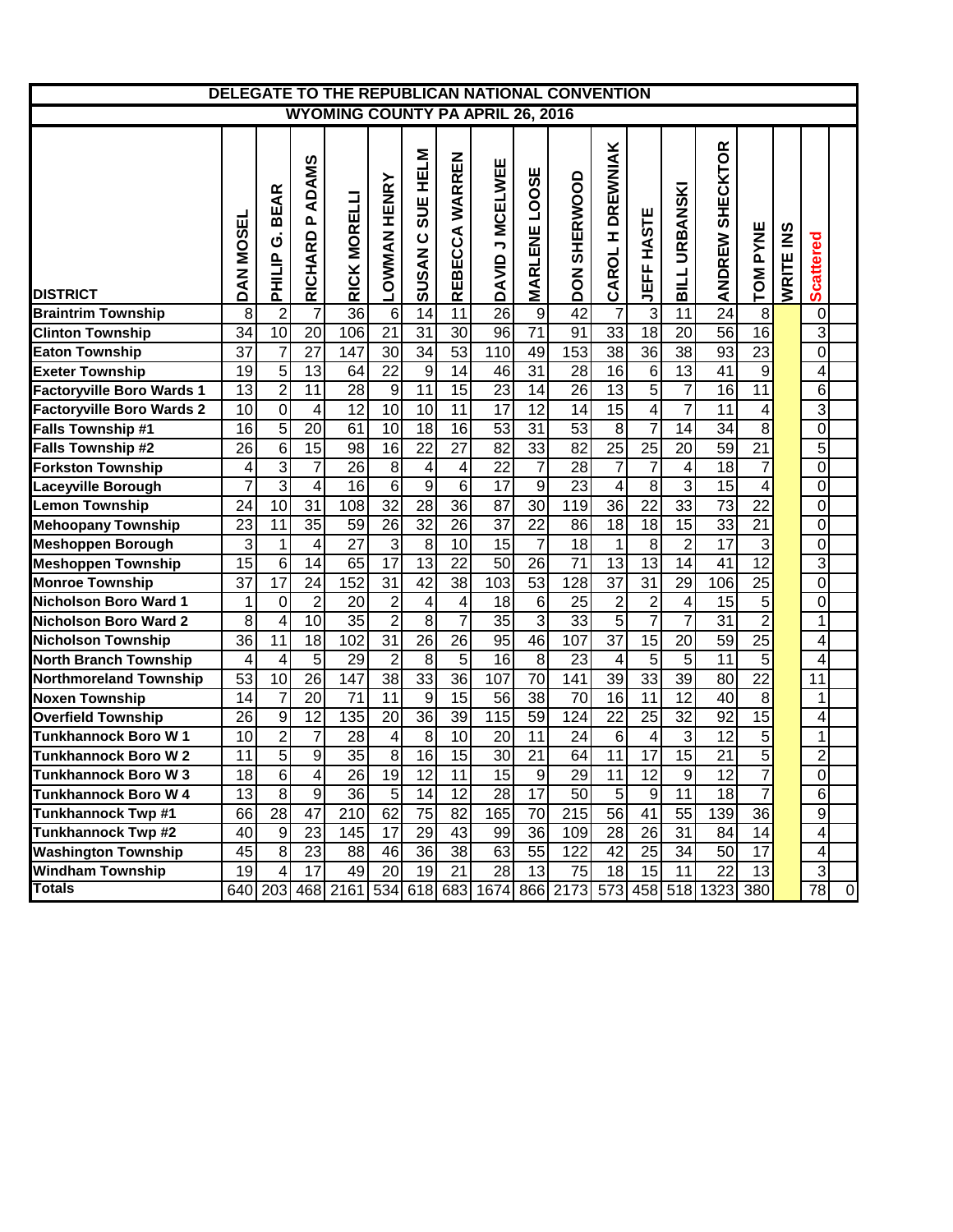| ALTERNATE DELEGATE TO THE REPUBLICAN NATIONAL CONVENTION |                              |                                                  |                        |                         |  |                |                |   |   |   |                |                |                |                 |
|----------------------------------------------------------|------------------------------|--------------------------------------------------|------------------------|-------------------------|--|----------------|----------------|---|---|---|----------------|----------------|----------------|-----------------|
| <b>WYOMING COUNTY PA APRIL 26, 2016</b>                  |                              |                                                  |                        |                         |  |                |                |   |   |   |                |                |                |                 |
| <b>DISTRICT</b>                                          | <b>HASTE</b><br><b>MARIA</b> | ELY<br>$\overline{\phantom{a}}$<br><b>DONALD</b> | $\frac{8}{5}$<br>WRITE | scattered               |  |                |                |   |   |   |                |                |                |                 |
|                                                          |                              |                                                  |                        |                         |  |                |                |   |   |   |                |                |                |                 |
| <b>Braintrim Township</b>                                | 29                           | 36                                               |                        | $\overline{2}$          |  |                |                |   |   |   |                |                |                |                 |
| <b>Clinton Township</b>                                  | 99                           | $\overline{77}$                                  |                        | 27                      |  |                |                |   |   |   |                |                |                |                 |
| <b>Eaton Township</b>                                    | 123                          | 142                                              |                        | 11                      |  |                |                |   |   |   |                |                |                |                 |
| <b>Exeter Township</b>                                   | 33                           | 43                                               |                        | 6                       |  |                |                |   |   |   |                |                |                |                 |
| <b>Factoryville Boro Wards 1</b>                         | 27                           | 31                                               |                        | 12                      |  |                |                |   |   |   |                |                |                |                 |
| <b>Factoryville Boro Wards 2</b>                         | 23                           | 22                                               |                        | 4                       |  |                |                |   |   |   |                |                |                |                 |
| <b>Falls Township #1</b>                                 | 46                           | 62                                               |                        | 4                       |  |                |                |   |   |   |                |                |                |                 |
| <b>Falls Township #2</b>                                 | 84                           | 75                                               |                        | $\mathsf 9$             |  |                |                |   |   |   |                |                |                |                 |
| <b>Forkston Township</b>                                 | 23                           | 24                                               |                        | 0                       |  |                |                |   |   |   |                |                |                |                 |
| <b>Laceyville Borough</b>                                | 21                           | 26                                               |                        | $\overline{0}$          |  |                |                |   |   |   |                |                |                |                 |
| <b>Lemon Township</b>                                    | 99                           | 131                                              |                        | 14                      |  |                |                |   |   |   |                |                |                |                 |
| <b>Mehoopany Township</b>                                | 63                           | 90                                               |                        | 5                       |  |                |                |   |   |   |                |                |                |                 |
| <b>Meshoppen Borough</b>                                 | 15                           | 21                                               |                        | $\overline{0}$          |  |                |                |   |   |   |                |                |                |                 |
| <b>Meshoppen Township</b>                                | 53                           | 67                                               |                        | $\overline{4}$          |  |                |                |   |   |   |                |                |                |                 |
| <b>Monroe Township</b>                                   | 123                          | 160                                              |                        | 16                      |  |                |                |   |   |   |                |                |                |                 |
| <b>Nicholson Boro Ward 1</b>                             | 17                           | 14                                               |                        | $\overline{0}$          |  |                |                |   |   |   |                |                |                |                 |
| <b>Nicholson Boro Ward 2</b>                             | 34                           | 38                                               |                        | 1                       |  |                |                |   |   |   |                |                |                |                 |
| <b>Nicholson Township</b>                                | 90                           | 103                                              |                        | 26                      |  |                |                |   |   |   |                |                |                |                 |
| <b>North Branch Township</b>                             | 15                           | 24                                               |                        | 4                       |  |                |                |   |   |   |                |                |                |                 |
| <b>Northmoreland Township</b>                            | 119                          | 134                                              |                        | 11                      |  |                |                |   |   |   |                |                |                |                 |
| <b>Noxen Township</b>                                    | $\overline{53}$              | 64                                               |                        | 4                       |  |                |                |   |   |   |                |                |                |                 |
| <b>Overfield Township</b>                                | 108                          | 94                                               |                        | $\overline{\mathbf{4}}$ |  |                |                |   |   |   |                |                |                |                 |
| <b>Tunkhannock Boro W1</b>                               | 26                           | 20                                               |                        | 1                       |  |                |                |   |   |   |                |                |                |                 |
| <b>Tunkhannock Boro W2</b>                               | 53                           | 47                                               |                        | 4                       |  |                |                |   |   |   |                |                |                |                 |
| <b>Tunkhannock Boro W3</b>                               | 26                           | 32                                               |                        | $\overline{0}$          |  |                |                |   |   |   |                |                |                |                 |
| <b>Tunkhannock Boro W 4</b>                              | 40                           | 46                                               |                        | 4                       |  |                |                |   |   |   |                |                |                |                 |
| <b>Tunkhannock Twp #1</b>                                | 186                          | 247                                              |                        | 34                      |  |                |                |   |   |   |                |                |                |                 |
| <b>Tunkhannock Twp #2</b>                                | 98                           | 130                                              |                        | 21                      |  |                |                |   |   |   |                |                |                |                 |
| <b>Washington Township</b>                               | 102                          | 115                                              |                        | $\overline{7}$          |  |                |                |   |   |   |                |                |                |                 |
| <b>Windham Township</b>                                  | 58                           | 69                                               |                        | 6                       |  |                |                |   |   |   |                |                |                |                 |
|                                                          |                              |                                                  |                        |                         |  |                |                |   |   |   |                |                |                |                 |
| <b>Totals</b>                                            |                              | 1886 2184                                        |                        | 241                     |  | $\overline{0}$ | $\overline{0}$ | 0 | 0 | 0 | $\overline{0}$ | $\overline{0}$ | $\overline{0}$ | $\vert 0 \vert$ |